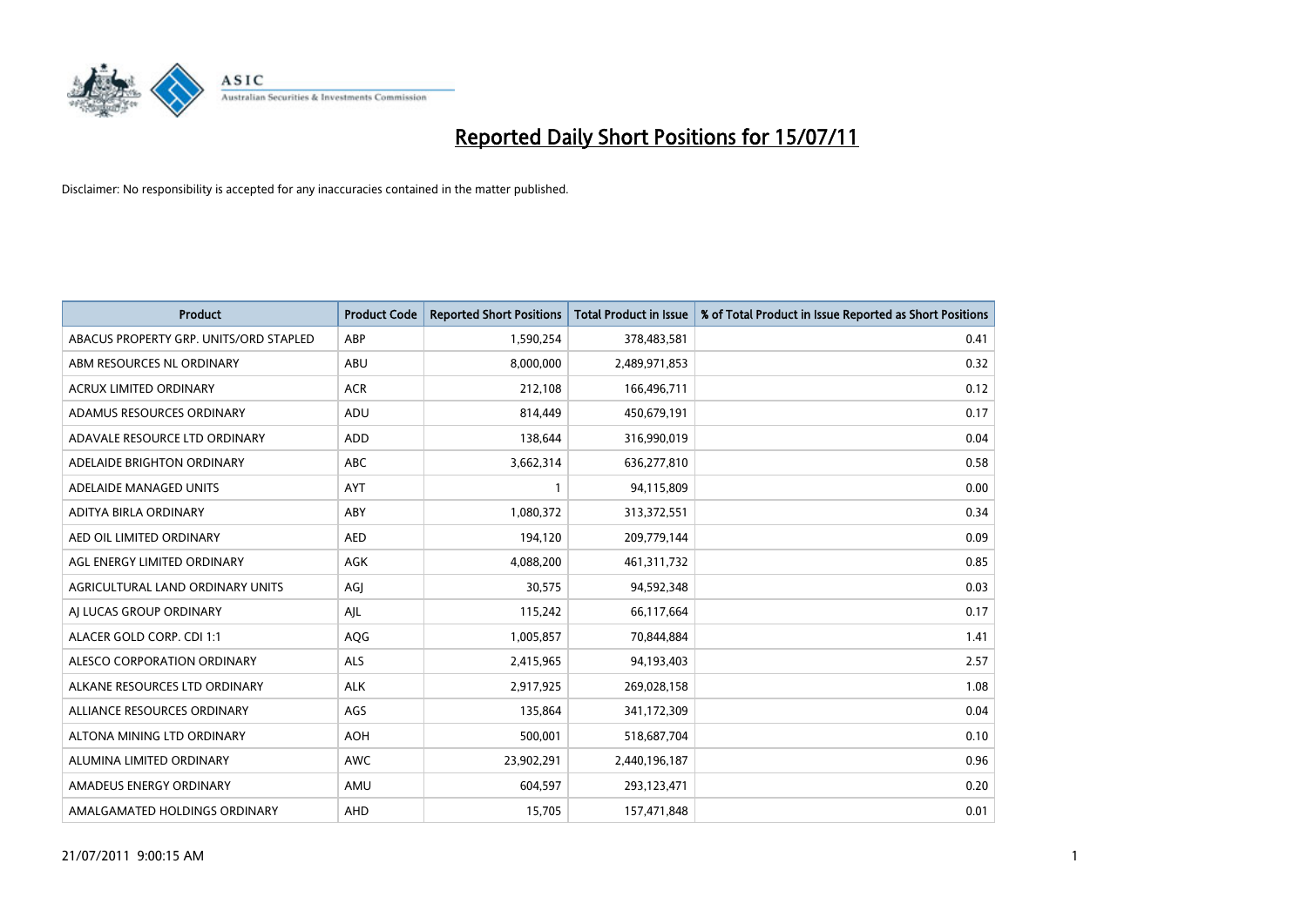

| <b>Product</b>                          | <b>Product Code</b> | <b>Reported Short Positions</b> | <b>Total Product in Issue</b> | % of Total Product in Issue Reported as Short Positions |
|-----------------------------------------|---------------------|---------------------------------|-------------------------------|---------------------------------------------------------|
| AMCOR LIMITED ORDINARY                  | AMC.                | 10,881,844                      | 1,227,469,819                 | 0.85                                                    |
| AMP LIMITED ORDINARY                    | AMP                 | 13,349,472                      | 2,811,693,913                 | 0.46                                                    |
| AMPELLA MINING ORDINARY                 | <b>AMX</b>          | 755,920                         | 204,885,108                   | 0.37                                                    |
| ANSELL LIMITED ORDINARY                 | <b>ANN</b>          | 3,659,095                       | 133,011,550                   | 2.74                                                    |
| ANTARES ENERGY LTD ORDINARY             | <b>AZZ</b>          | 101,632                         | 273,000,000                   | 0.04                                                    |
| ANZ BANKING GRP LTD ORDINARY            | ANZ                 | 12,532,702                      | 2,628,863,651                 | 0.45                                                    |
| ANZ BANKING GRP LTD PREF SHARE          | <b>ANZPA</b>        | 1.000                           | 19,687,224                    | 0.01                                                    |
| APA GROUP STAPLED SECURITIES            | <b>APA</b>          | 9,859,210                       | 634,116,029                   | 1.56                                                    |
| APEX MINERALS NL ORDINARY               | <b>AXM</b>          | 885,146                         | 5,550,243,713                 | 0.02                                                    |
| APN EUROPEAN RETAIL UNITS STAPLED SEC.  | <b>AEZ</b>          | 11,832                          | 544,910,660                   | 0.00                                                    |
| APN NEWS & MEDIA ORDINARY               | <b>APN</b>          | 26,463,346                      | 618,568,292                   | 4.27                                                    |
| AQUARIUS PLATINUM. ORDINARY             | <b>AOP</b>          | 3,270,219                       | 470,167,206                   | 0.68                                                    |
| AQUILA RESOURCES ORDINARY               | <b>AQA</b>          | 5,028,864                       | 374,368,499                   | 1.35                                                    |
| ARAFURA RESOURCE LTD ORDINARY           | ARU                 | 5,861,602                       | 367,980,342                   | 1.58                                                    |
| ARB CORPORATION ORDINARY                | ARP                 | 6,759                           | 72,481,302                    | 0.00                                                    |
| ARDENT LEISURE GROUP STAPLED SECURITIES | AAD                 | 676,334                         | 318,147,978                   | 0.20                                                    |
| ARISTOCRAT LEISURE ORDINARY             | <b>ALL</b>          | 27,937,521                      | 536,480,307                   | 5.21                                                    |
| ASCIANO LIMITED ORDINARY                | <b>AIO</b>          | 33,244,055                      | 2,926,103,883                 | 1.14                                                    |
| ASG GROUP LIMITED ORDINARY              | <b>ASZ</b>          | 173,041                         | 169,117,796                   | 0.10                                                    |
| ASPEN GROUP ORD/UNITS STAPLED           | <b>APZ</b>          | 1,067,902                       | 579,826,041                   | 0.19                                                    |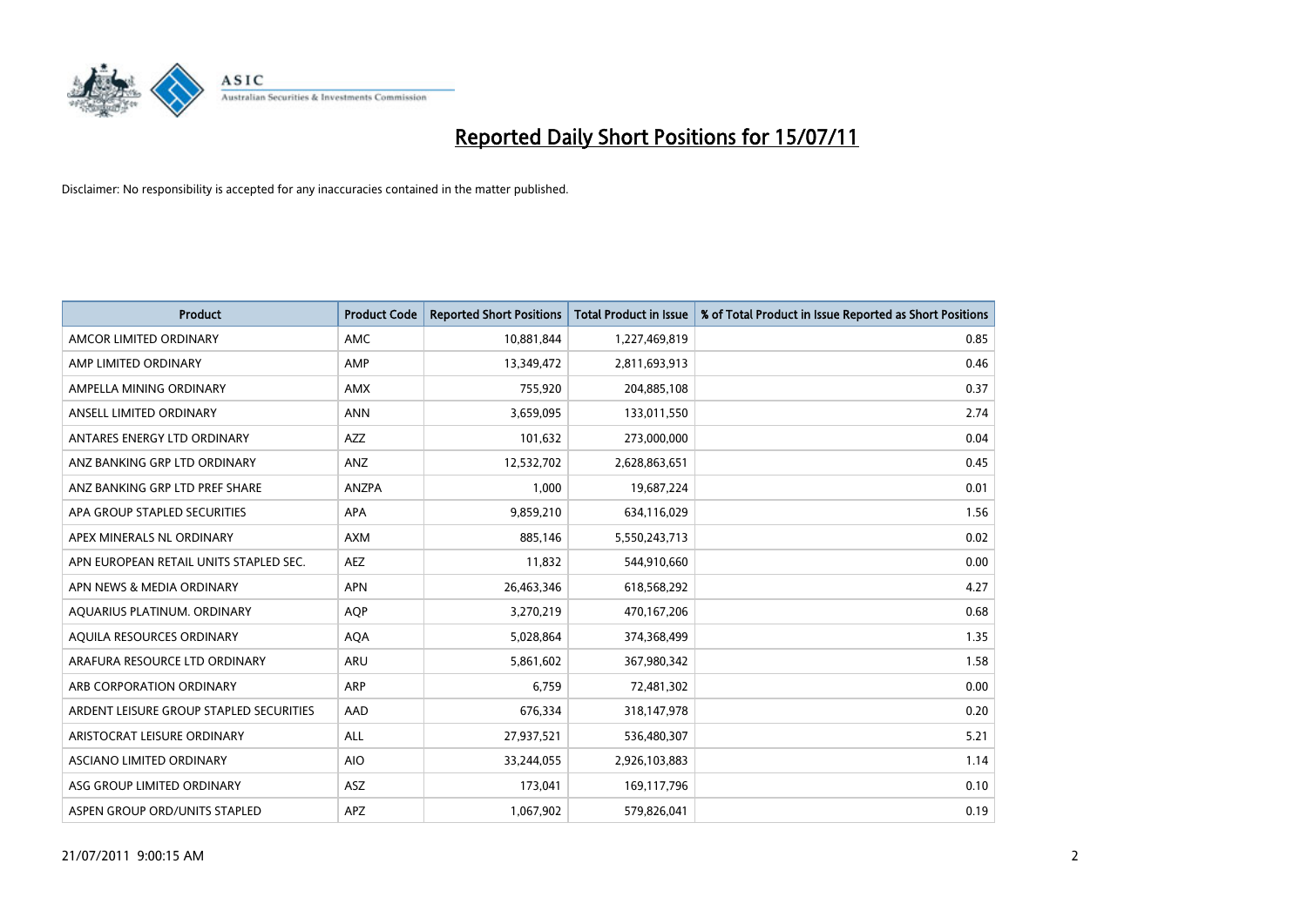

| <b>Product</b>                          | <b>Product Code</b> | <b>Reported Short Positions</b> | Total Product in Issue | % of Total Product in Issue Reported as Short Positions |
|-----------------------------------------|---------------------|---------------------------------|------------------------|---------------------------------------------------------|
| ASPIRE MINING LTD ORDINARY              | <b>AKM</b>          | 294,606                         | 539,971,483            | 0.05                                                    |
| ASTON RES LTD ORDINARY                  | <b>AZT</b>          | 808,779                         | 204,527,604            | 0.40                                                    |
| ASTRO JAP PROP GROUP STAPLED SECURITIES | AJA                 | 22,273                          | 58,445,002             | 0.04                                                    |
| ASX LIMITED ORDINARY                    | ASX                 | 1,630,971                       | 175,136,729            | 0.92                                                    |
| ATLANTIC LIMITED ORDINARY               | ATI                 | 20,575                          | 113,601,916            | 0.02                                                    |
| ATLAS IRON LIMITED ORDINARY             | <b>AGO</b>          | 8,482,532                       | 825,891,142            | 1.02                                                    |
| AUGUR RESOURCES LTD ORDINARY            | <b>AUK</b>          | 200,557                         | 177,188,048            | 0.11                                                    |
| AURORA OIL & GAS ORDINARY               | <b>AUT</b>          | 4,346,008                       | 409,865,343            | 1.06                                                    |
| AUSDRILL LIMITED ORDINARY               | ASL                 | 233,588                         | 301,452,517            | 0.07                                                    |
| AUSENCO LIMITED ORDINARY                | AAX                 | 1,842,611                       | 122,987,022            | 1.50                                                    |
| AUSTAL LIMITED ORDINARY                 | ASB                 | 282,923                         | 188,069,638            | 0.14                                                    |
| <b>AUSTAR UNITED ORDINARY</b>           | <b>AUN</b>          | 1,260,411                       | 1,271,505,737          | 0.10                                                    |
| AUSTBROKERS HOLDINGS ORDINARY           | <b>AUB</b>          | 1,283                           | 54,658,736             | 0.00                                                    |
| AUSTIN ENGINEERING ORDINARY             | ANG                 | 59,367                          | 71,864,403             | 0.07                                                    |
| <b>AUSTRALAND ASSETS ASSETS</b>         | AAZPB               | 1,168                           | 2,750,000              | 0.04                                                    |
| AUSTRALAND PROPERTY STAPLED SECURITY    | <b>ALZ</b>          | 887,673                         | 576,846,597            | 0.15                                                    |
| AUSTRALIAN AGRICULT, ORDINARY           | AAC                 | 1,467,840                       | 311,968,824            | 0.46                                                    |
| AUSTRALIAN EDUCATION UNITS              | <b>AEU</b>          | 625,000                         | 175,465,397            | 0.36                                                    |
| AUSTRALIAN INFRASTR, UNITS/ORDINARY     | <b>AIX</b>          | 2,134,063                       | 620,733,944            | 0.34                                                    |
| AUSTRALIAN MINES LTD ORDINARY           | <b>AUZ</b>          | 1,400,000                       | 576,910,315            | 0.24                                                    |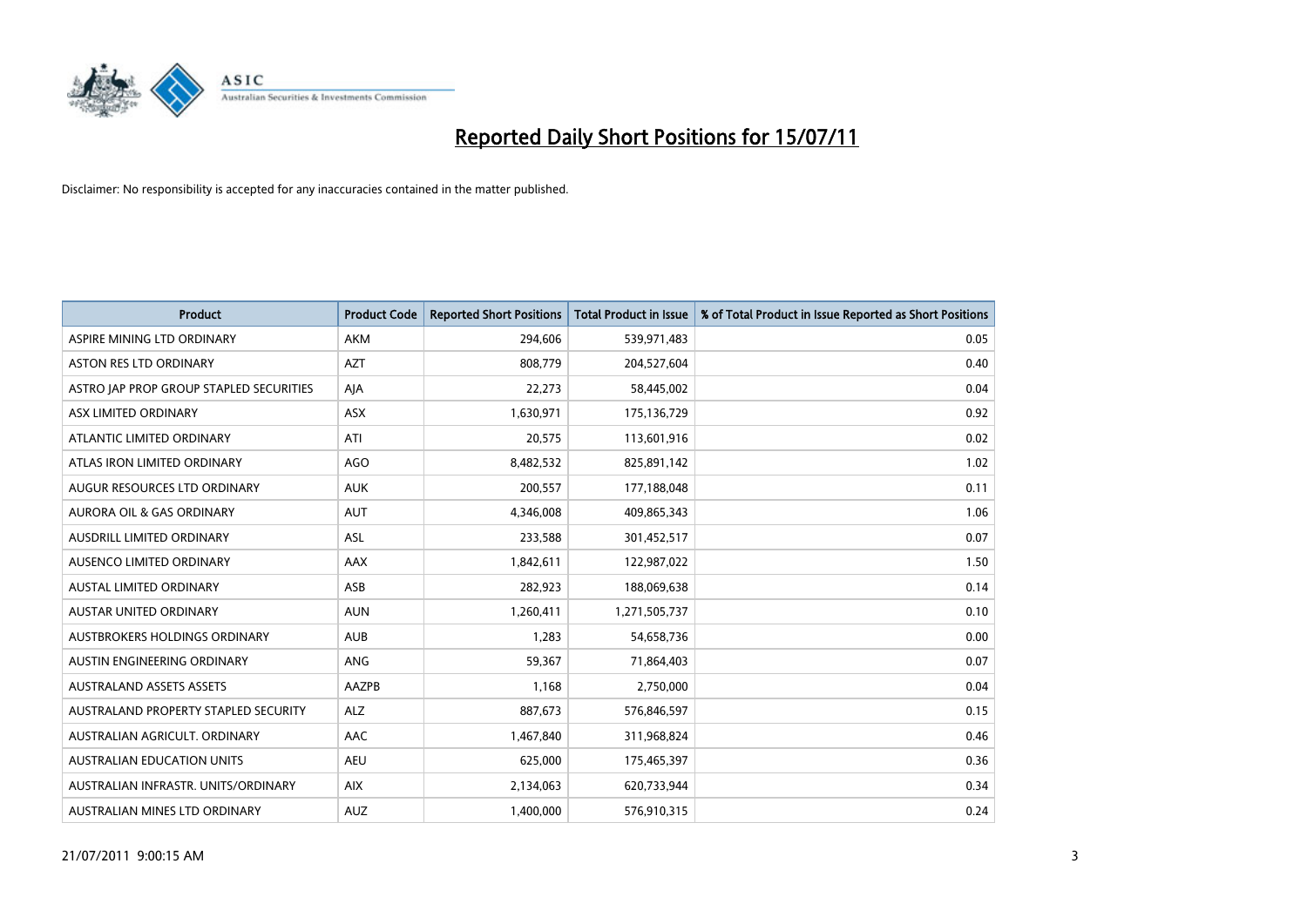

| <b>Product</b>                       | <b>Product Code</b> | <b>Reported Short Positions</b> | <b>Total Product in Issue</b> | % of Total Product in Issue Reported as Short Positions |
|--------------------------------------|---------------------|---------------------------------|-------------------------------|---------------------------------------------------------|
| AUSTRALIAN PHARM, ORDINARY           | API                 | 1,019,605                       | 488,115,883                   | 0.20                                                    |
| AUTOMOTIVE HOLDINGS ORDINARY         | <b>AHE</b>          | 7,190                           | 260,579,682                   | 0.00                                                    |
| AVEXA LIMITED ORDINARY               | <b>AVX</b>          | 243,657                         | 847,688,779                   | 0.03                                                    |
| AWE LIMITED ORDINARY                 | <b>AWE</b>          | 7,302,851                       | 521,871,941                   | 1.40                                                    |
| AZUMAH RESOURCES ORDINARY            | <b>AZM</b>          | 243,919                         | 281,650,355                   | 0.09                                                    |
| BANDANNA ENERGY ORDINARY             | <b>BND</b>          | 887,064                         | 427,175,482                   | 0.20                                                    |
| BANK OF QUEENSLAND. ORDINARY         | <b>BOO</b>          | 4,895,402                       | 225,369,547                   | 2.16                                                    |
| <b>BANNERMAN RESOURCES ORDINARY</b>  | <b>BMN</b>          | 821,108                         | 234,435,934                   | 0.35                                                    |
| <b>BASE RES LIMITED ORDINARY</b>     | <b>BSE</b>          | 354,399                         | 165,341,114                   | 0.22                                                    |
| <b>BATHURST RESOURCES ORDINARY</b>   | <b>BTU</b>          | 6,474,957                       | 667,907,997                   | 0.97                                                    |
| <b>BAUXITE RESOURCE LTD ORDINARY</b> | <b>BAU</b>          | 111,797                         | 235,379,896                   | 0.05                                                    |
| <b>BC IRON LIMITED ORDINARY</b>      | <b>BCI</b>          | 184,569                         | 94,381,000                    | 0.20                                                    |
| BEACH ENERGY LIMITED ORDINARY        | <b>BPT</b>          | 4,505,517                       | 1,103,127,711                 | 0.41                                                    |
| BEADELL RESOURCE LTD ORDINARY        | <b>BDR</b>          | 1,342,945                       | 657,906,946                   | 0.19                                                    |
| BENDIGO AND ADELAIDE ORDINARY        | <b>BEN</b>          | 6,902,940                       | 360,301,182                   | 1.90                                                    |
| BERKELEY RESOURCES ORDINARY          | <b>BKY</b>          | 724,517                         | 174,298,273                   | 0.40                                                    |
| BETASHARES ASX RES ETF UNITS         | <b>ORE</b>          | 158,220                         | 4,519,432                     | 3.50                                                    |
| <b>BHP BILLITON LIMITED ORDINARY</b> | <b>BHP</b>          | 45,239,562                      | 3,211,496,105                 | 1.39                                                    |
| <b>BILLABONG ORDINARY</b>            | <b>BBG</b>          | 18,299,835                      | 254,037,587                   | 7.19                                                    |
| <b>BIOTA HOLDINGS ORDINARY</b>       | <b>BTA</b>          | 2,111,399                       | 181,417,556                   | 1.16                                                    |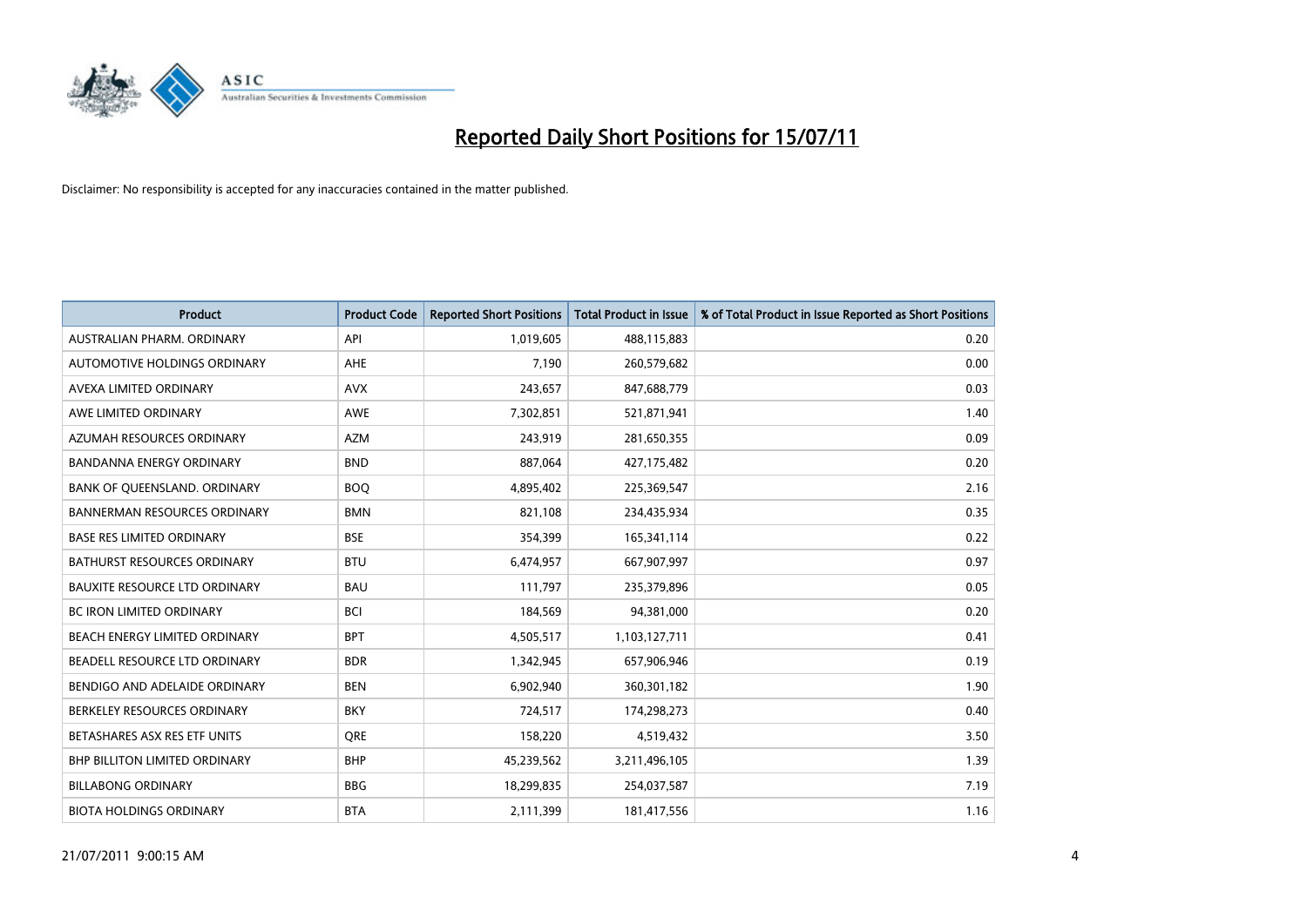

| <b>Product</b>                       | <b>Product Code</b> | <b>Reported Short Positions</b> | <b>Total Product in Issue</b> | % of Total Product in Issue Reported as Short Positions |
|--------------------------------------|---------------------|---------------------------------|-------------------------------|---------------------------------------------------------|
| <b>BISALLOY STEEL ORDINARY</b>       | <b>BIS</b>          | 84,480                          | 216,455,965                   | 0.04                                                    |
| BKI INVESTMENT LTD ORDINARY          | BKI                 | 508                             | 422,863,407                   | 0.00                                                    |
| <b>BLACKMORES LIMITED ORDINARY</b>   | <b>BKL</b>          | 9,800                           | 16,746,703                    | 0.06                                                    |
| <b>BLACKTHORN RESOURCES ORDINARY</b> | <b>BTR</b>          | 35,848                          | 122,918,000                   | 0.03                                                    |
| <b>BLUESCOPE STEEL LTD ORDINARY</b>  | <b>BSL</b>          | 76,032,702                      | 1,842,207,385                 | 4.10                                                    |
| <b>BOART LONGYEAR ORDINARY</b>       | <b>BLY</b>          | 7,334,232                       | 461,163,412                   | 1.58                                                    |
| <b>BOOM LOGISTICS ORDINARY</b>       | <b>BOL</b>          | 471.312                         | 465,011,147                   | 0.10                                                    |
| BORAL LIMITED, ORDINARY              | <b>BLD</b>          | 40,999,621                      | 729,925,990                   | 5.59                                                    |
| BOTSWANA METALS LTD ORDINARY         | <b>BML</b>          | 7,000                           | 143,717,013                   | 0.00                                                    |
| <b>BOW ENERGY LIMITED ORDINARY</b>   | <b>BOW</b>          | 7,912,552                       | 350,517,229                   | 2.23                                                    |
| <b>BRADKEN LIMITED ORDINARY</b>      | <b>BKN</b>          | 1,514,559                       | 161,837,406                   | 0.92                                                    |
| <b>BRAMBLES LIMITED ORDINARY</b>     | <b>BXB</b>          | 18,326,285                      | 1,479,369,972                 | 1.22                                                    |
| BREVILLE GROUP LTD ORDINARY          | <b>BRG</b>          | 2,739                           | 129,995,322                   | 0.00                                                    |
| <b>BRICKWORKS LIMITED ORDINARY</b>   | <b>BKW</b>          | 20,964                          | 147,567,333                   | 0.01                                                    |
| <b>BROCKMAN RESOURCES ORDINARY</b>   | <b>BRM</b>          | 69,778                          | 144,803,151                   | 0.05                                                    |
| BT INVESTMENT MNGMNT ORDINARY        | <b>BTT</b>          | 554,964                         | 160,000,000                   | 0.35                                                    |
| <b>BURU ENERGY ORDINARY</b>          | <b>BRU</b>          | 5,233,251                       | 182,840,549                   | 2.87                                                    |
| <b>BWP TRUST ORDINARY UNITS</b>      | <b>BWP</b>          | 1,502,353                       | 520,012,793                   | 0.28                                                    |
| CABCHARGE AUSTRALIA ORDINARY         | CAB                 | 945,509                         | 120,437,014                   | 0.76                                                    |
| CALTEX AUSTRALIA ORDINARY            | <b>CTX</b>          | 6,897,150                       | 270,000,000                   | 2.52                                                    |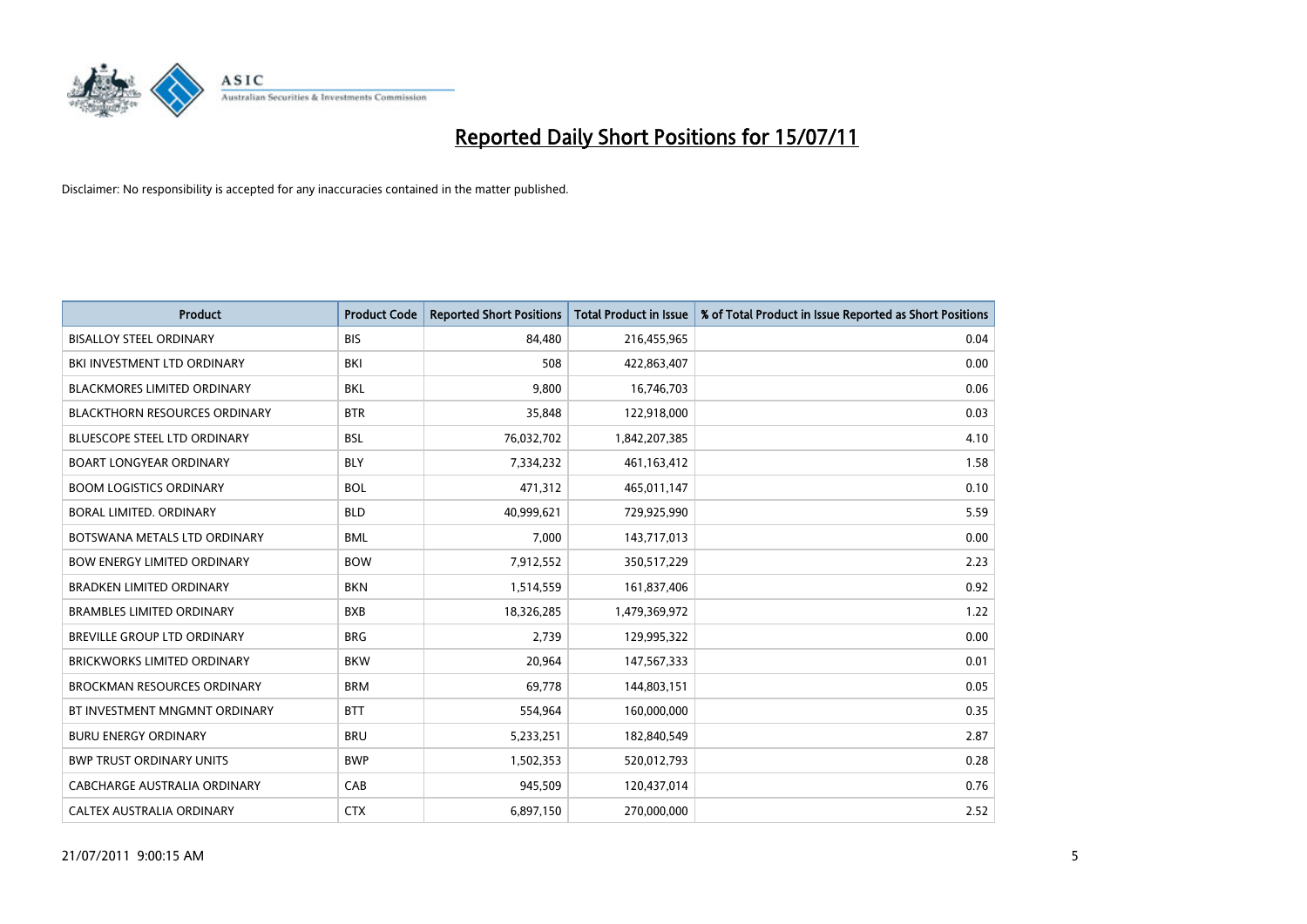

| <b>Product</b>                         | <b>Product Code</b> | <b>Reported Short Positions</b> | <b>Total Product in Issue</b> | % of Total Product in Issue Reported as Short Positions |
|----------------------------------------|---------------------|---------------------------------|-------------------------------|---------------------------------------------------------|
| <b>CAMPBELL BROTHERS ORDINARY</b>      | <b>CPB</b>          | 158,051                         | 67,503,411                    | 0.25                                                    |
| CAPE LAMBERT RES LTD ORDINARY          | <b>CFE</b>          | 1,483,197                       | 626,299,603                   | 0.23                                                    |
| CARABELLA RES LTD ORDINARY             | <b>CLR</b>          | 555,941                         | 81,626,580                    | 0.68                                                    |
| <b>CARBON ENERGY ORDINARY</b>          | <b>CNX</b>          | 1,751,978                       | 698,517,858                   | 0.24                                                    |
| <b>CARDNO LIMITED ORDINARY</b>         | CDD                 | 5,367                           | 109,443,594                   | 0.00                                                    |
| CARNARVON PETROLEUM ORDINARY           | <b>CVN</b>          | 3,086,167                       | 687,820,634                   | 0.44                                                    |
| CARNEGIE WAVE ENERGY ORDINARY          | <b>CWE</b>          | 83,000                          | 899,087,627                   | 0.01                                                    |
| CARPATHIAN RESOURCES ORDINARY          | <b>CPN</b>          | 75.000                          | 265,533,501                   | 0.03                                                    |
| CARPENTARIA EXP. LTD ORDINARY          | CAP                 | 9,777                           | 98,741,301                    | 0.01                                                    |
| CARSALES.COM LTD ORDINARY              | <b>CRZ</b>          | 9,883,252                       | 233,679,722                   | 4.23                                                    |
| CASH CONVERTERS ORD/DIV ACCESS         | CCV                 | 173,026                         | 379,761,025                   | 0.04                                                    |
| <b>CASPIAN OIL &amp; GAS ORDINARY</b>  | CIG                 | 50,000                          | 1,331,500,513                 | 0.00                                                    |
| CATALPA RESOURCES ORDINARY             | CAH                 | 171,861                         | 178,095,822                   | 0.08                                                    |
| <b>CEC GROUP LIMITED ORDINARY</b>      | <b>CEG</b>          | 1,750                           | 79,662,662                    | 0.00                                                    |
| <b>CELLNET GROUP ORDINARY</b>          | <b>CLT</b>          | 1,342                           | 61,286,754                    | 0.00                                                    |
| CENTRAL PETROLEUM ORDINARY             | <b>CTP</b>          | 11,455                          | 982,298,842                   | 0.00                                                    |
| CENTRO PROPERTIES UNITS/ORD STAPLED    | <b>CNP</b>          | 6,692                           | 972,414,514                   | 0.00                                                    |
| CENTRO RETAIL GROUP STAPLED SECURITIES | <b>CER</b>          | 606,507                         | 2,286,399,424                 | 0.02                                                    |
| <b>CERAMIC FUEL CELLS ORDINARY</b>     | CFU                 | 2,092,073                       | 1,201,353,566                 | 0.17                                                    |
| CERRO RESOURCES NL ORDINARY            | <b>CIO</b>          | 174,746                         | 748,268,606                   | 0.02                                                    |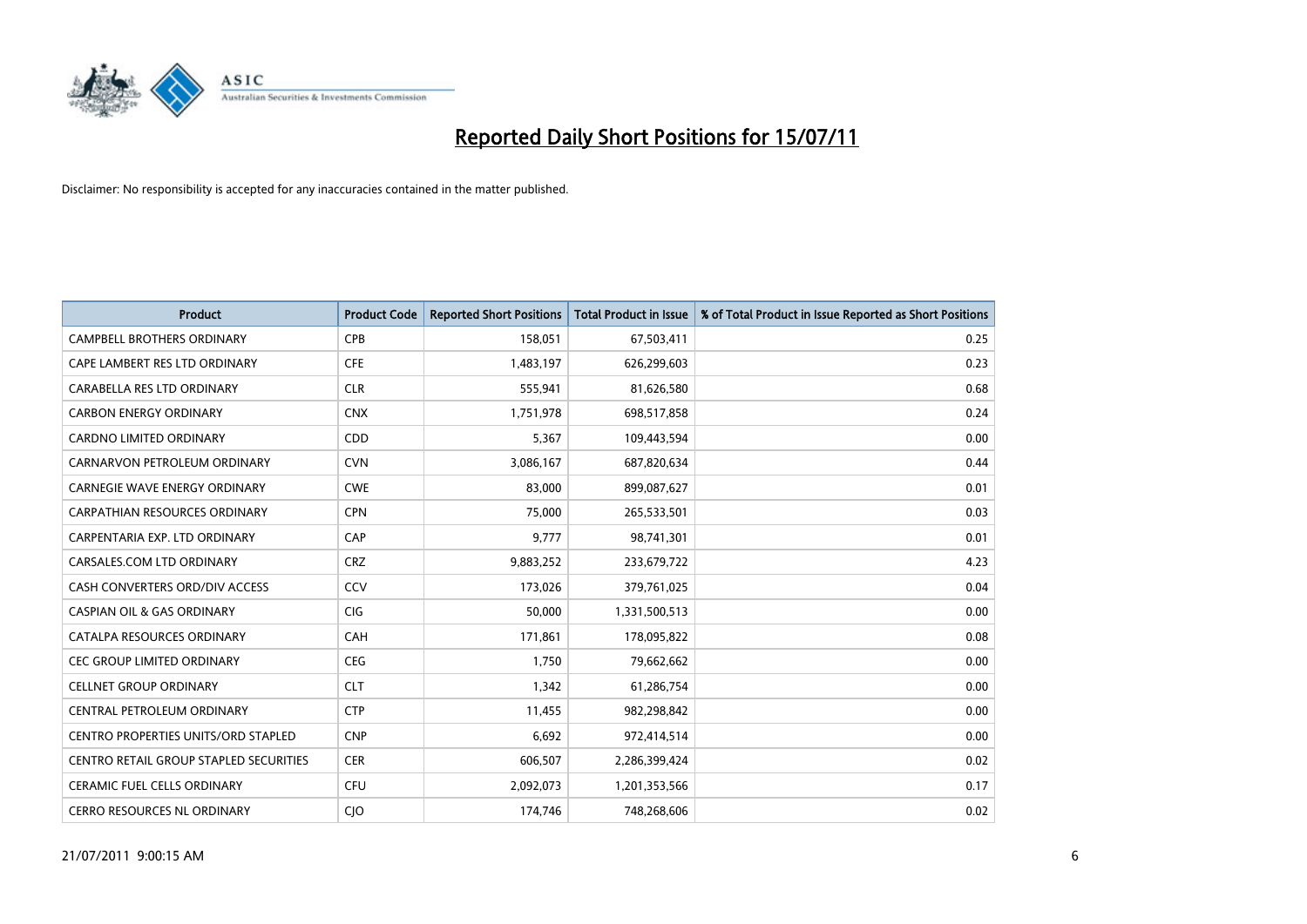

| <b>Product</b>                           | <b>Product Code</b> | <b>Reported Short Positions</b> | <b>Total Product in Issue</b> | % of Total Product in Issue Reported as Short Positions |
|------------------------------------------|---------------------|---------------------------------|-------------------------------|---------------------------------------------------------|
| <b>CFS RETAIL PROPERTY UNITS</b>         | <b>CFX</b>          | 54,075,134                      | 2,839,591,911                 | 1.87                                                    |
| CGA MINING LIMITED ORDINARY              | <b>CGX</b>          | 188,882                         | 333,425,726                   | 0.06                                                    |
| <b>CHALICE GOLD MINES ORDINARY</b>       | <b>CHN</b>          | 200                             | 250,030,886                   | 0.00                                                    |
| CHALLENGER DIV.PRO. STAPLED UNITS        | <b>CDI</b>          | 129,171                         | 906,046,047                   | 0.01                                                    |
| <b>CHALLENGER INFRAST, STAPLED UNITS</b> | <b>CIF</b>          | 8,204                           | 316,223,785                   | 0.00                                                    |
| <b>CHALLENGER LIMITED ORDINARY</b>       | CGF                 | 6,648,451                       | 496,747,954                   | 1.32                                                    |
| CHANDLER MACLEOD LTD ORDINARY            | <b>CMG</b>          | 11,970                          | 466,466,720                   | 0.00                                                    |
| CHARTER HALL GROUP STAPLED US PROHIBIT.  | <b>CHC</b>          | 1,268,272                       | 307,866,815                   | 0.41                                                    |
| <b>CHARTER HALL OFFICE UNIT</b>          | COO                 | 1,672,796                       | 493,319,730                   | 0.34                                                    |
| <b>CHARTER HALL RETAIL UNITS</b>         | <b>COR</b>          | 478,446                         | 302,162,079                   | 0.15                                                    |
| CHEMGENEX PHARMACEUT ORDINARY            | <b>CXS</b>          | 2,225                           | 313,558,870                   | 0.00                                                    |
| CITIGOLD CORP LTD ORDINARY               | <b>CTO</b>          | 2,059,217                       | 1,105,078,301                 | 0.18                                                    |
| <b>CLARIUS GRP LTD ORDINARY</b>          | <b>CND</b>          | 192,612                         | 88,161,315                    | 0.22                                                    |
| CLINUVEL PHARMACEUT, ORDINARY            | <b>CUV</b>          | 4,127                           | 30,381,706                    | 0.01                                                    |
| <b>CLOUGH LIMITED ORDINARY</b>           | <b>CLO</b>          | 224,161                         | 769,801,269                   | 0.02                                                    |
| <b>CO2 GROUP LIMITED ORDINARY</b>        | COZ                 | 651,085                         | 279,457,526                   | 0.23                                                    |
| <b>COAL &amp; ALLIED ORDINARY</b>        | <b>CNA</b>          | 15,872                          | 86,584,735                    | 0.01                                                    |
| COAL OF AFRICA LTD ORDINARY              | <b>CZA</b>          | 469,627                         | 531,139,661                   | 0.09                                                    |
| <b>COALSPUR MINES LTD ORDINARY</b>       | <b>CPL</b>          | 1,572,905                       | 567,117,594                   | 0.26                                                    |
| COCA-COLA AMATIL ORDINARY                | <b>CCL</b>          | 6,566,427                       | 757,985,646                   | 0.83                                                    |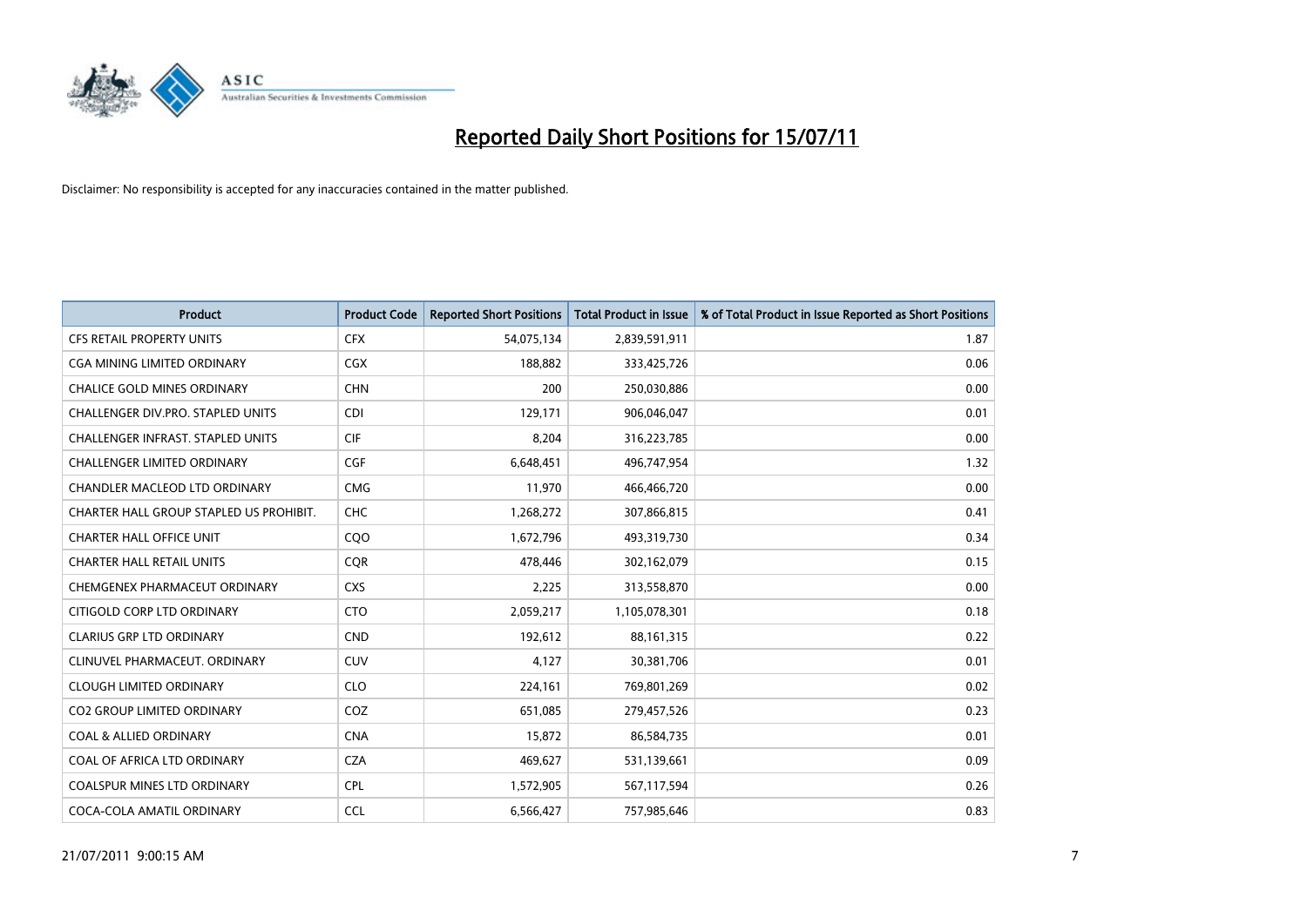

| <b>Product</b>                          | <b>Product Code</b> | <b>Reported Short Positions</b> | Total Product in Issue | % of Total Product in Issue Reported as Short Positions |
|-----------------------------------------|---------------------|---------------------------------|------------------------|---------------------------------------------------------|
| <b>COCHLEAR LIMITED ORDINARY</b>        | COH                 | 1,417,966                       | 56,745,023             | 2.46                                                    |
| <b>COCKATOO COAL ORDINARY</b>           | <b>COK</b>          | 10,660,544                      | 1,016,096,908          | 1.05                                                    |
| <b>COFFEY INTERNATIONAL ORDINARY</b>    | <b>COF</b>          | 116,801                         | 134,066,081            | 0.09                                                    |
| <b>COKAL LTD ORDINARY</b>               | <b>CKA</b>          | 392,815                         | 128,585,735            | 0.31                                                    |
| COMMONWEALTH BANK, ORDINARY             | <b>CBA</b>          | 24,509,629                      | 1,558,647,244          | 1.54                                                    |
| COMMONWEALTH PROP ORDINARY UNITS        | <b>CPA</b>          | 38,326,258                      | 2,449,599,711          | 1.54                                                    |
| <b>COMPASS RESOURCES ORDINARY</b>       | <b>CMR</b>          | 160,952                         | 147,402,920            | 0.11                                                    |
| <b>COMPUTERSHARE LTD ORDINARY</b>       | <b>CPU</b>          | 4,365,503                       | 555,664,059            | 0.74                                                    |
| CONNECTEAST GROUP STAPLED               | CEU                 | 19,088,671                      | 3,940,145,951          | 0.48                                                    |
| <b>CONOUEST MINING ORDINARY</b>         | COT                 | 585,102                         | 583,241,478            | 0.09                                                    |
| CONSOLIDATED MEDIA, ORDINARY            | <b>CMJ</b>          | 3,366,970                       | 561,834,996            | 0.59                                                    |
| CONTANGO MICROCAP ORDINARY              | <b>CTN</b>          | 7,500                           | 146,423,793            | 0.01                                                    |
| CONTINENTAL COAL LTD ORDINARY           | CCC                 | 739,375                         | 2,415,170,317          | 0.03                                                    |
| <b>COOPER ENERGY LTD ORDINARY</b>       | <b>COE</b>          | 244,172                         | 292,576,001            | 0.08                                                    |
| <b>COPPER STRIKE LTD ORDINARY</b>       | <b>CSE</b>          | 714                             | 129,455,571            | 0.00                                                    |
| <b>CORDLIFE LIMITED ORDINARY</b>        | CBB                 |                                 | 150,887,354            | 0.00                                                    |
| <b>COUNT FINANCIAL ORDINARY</b>         | COU                 | 633,108                         | 262,247,830            | 0.24                                                    |
| <b>CREDIT CORP GROUP ORDINARY</b>       | <b>CCP</b>          | 4,740                           | 45,210,752             | 0.01                                                    |
| <b>CROMWELL PROP STAPLED SECURITIES</b> | <b>CMW</b>          | 229,772                         | 964,737,315            | 0.03                                                    |
| <b>CROWN LIMITED ORDINARY</b>           | <b>CWN</b>          | 2,308,373                       | 754,131,800            | 0.29                                                    |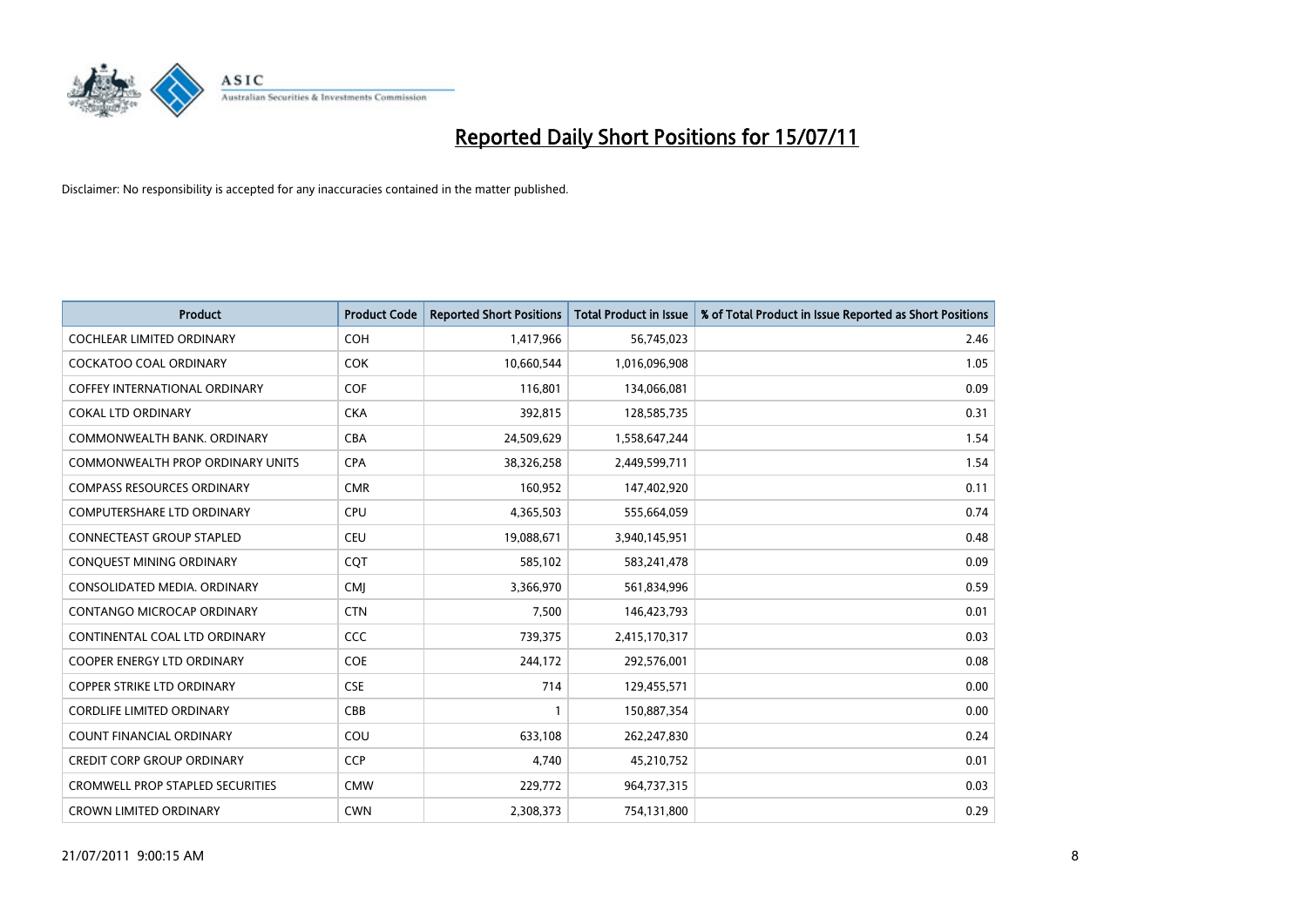

| <b>Product</b>                       | <b>Product Code</b> | <b>Reported Short Positions</b> | <b>Total Product in Issue</b> | % of Total Product in Issue Reported as Short Positions |
|--------------------------------------|---------------------|---------------------------------|-------------------------------|---------------------------------------------------------|
| <b>CSG LIMITED ORDINARY</b>          | CSV                 | 1,003,018                       | 282,567,499                   | 0.36                                                    |
| <b>CSL LIMITED ORDINARY</b>          | <b>CSL</b>          | 7,822,127                       | 527,960,909                   | 1.44                                                    |
| <b>CSR LIMITED ORDINARY</b>          | <b>CSR</b>          | 14,418,652                      | 506,000,315                   | 2.85                                                    |
| <b>CUDECO LIMITED ORDINARY</b>       | CDU                 | 777,804                         | 144,216,264                   | 0.53                                                    |
| <b>CUSTOMERS LIMITED ORDINARY</b>    | <b>CUS</b>          | 59,149                          | 134,869,357                   | 0.04                                                    |
| DART ENERGY LTD ORDINARY             | <b>DTE</b>          | 6,375,807                       | 720,674,545                   | 0.87                                                    |
| DAVID JONES LIMITED ORDINARY         | <b>DIS</b>          | 40,009,914                      | 520,751,395                   | 7.66                                                    |
| <b>DECMIL GROUP LIMITED ORDINARY</b> | <b>DCG</b>          | 70,826                          | 124,254,568                   | 0.06                                                    |
| DEEP YELLOW LIMITED ORDINARY         | <b>DYL</b>          | 15,876                          | 1,127,534,458                 | 0.00                                                    |
| DEVINE LIMITED ORDINARY              | <b>DVN</b>          | 1,000                           | 634,918,223                   | 0.00                                                    |
| DEXUS PROPERTY GROUP STAPLED UNITS   | <b>DXS</b>          | 49,288,146                      | 4,839,024,176                 | 1.00                                                    |
| DISCOVERY METALS LTD ORDINARY        | <b>DML</b>          | 6,226,037                       | 437,114,481                   | 1.40                                                    |
| DOMINO PIZZA ENTERPR ORDINARY        | <b>DMP</b>          | 250,903                         | 68,407,674                    | 0.37                                                    |
| DOWNER EDI LIMITED ORDINARY          | <b>DOW</b>          | 6,346,306                       | 429,100,296                   | 1.46                                                    |
| DRILLSEARCH ENERGY ORDINARY          | <b>DLS</b>          | 5,798                           | 304,176,742                   | 0.00                                                    |
| DUET GROUP STAPLED US PROHIBIT.      | <b>DUE</b>          | 3,174,658                       | 909,692,991                   | 0.33                                                    |
| DULUXGROUP LIMITED ORDINARY          | <b>DLX</b>          | 7,824,941                       | 367,456,259                   | 2.12                                                    |
| DWS ADVANCED ORDINARY                | <b>DWS</b>          | 156,718                         | 132,362,763                   | 0.12                                                    |
| <b>EASTERN STAR GAS ORDINARY</b>     | <b>ESG</b>          | 9,716,541                       | 991,717,041                   | 0.96                                                    |
| ECHO ENTERTAINMENT ORDINARY          | EGP                 | 1,848,154                       | 688,019,737                   | 0.28                                                    |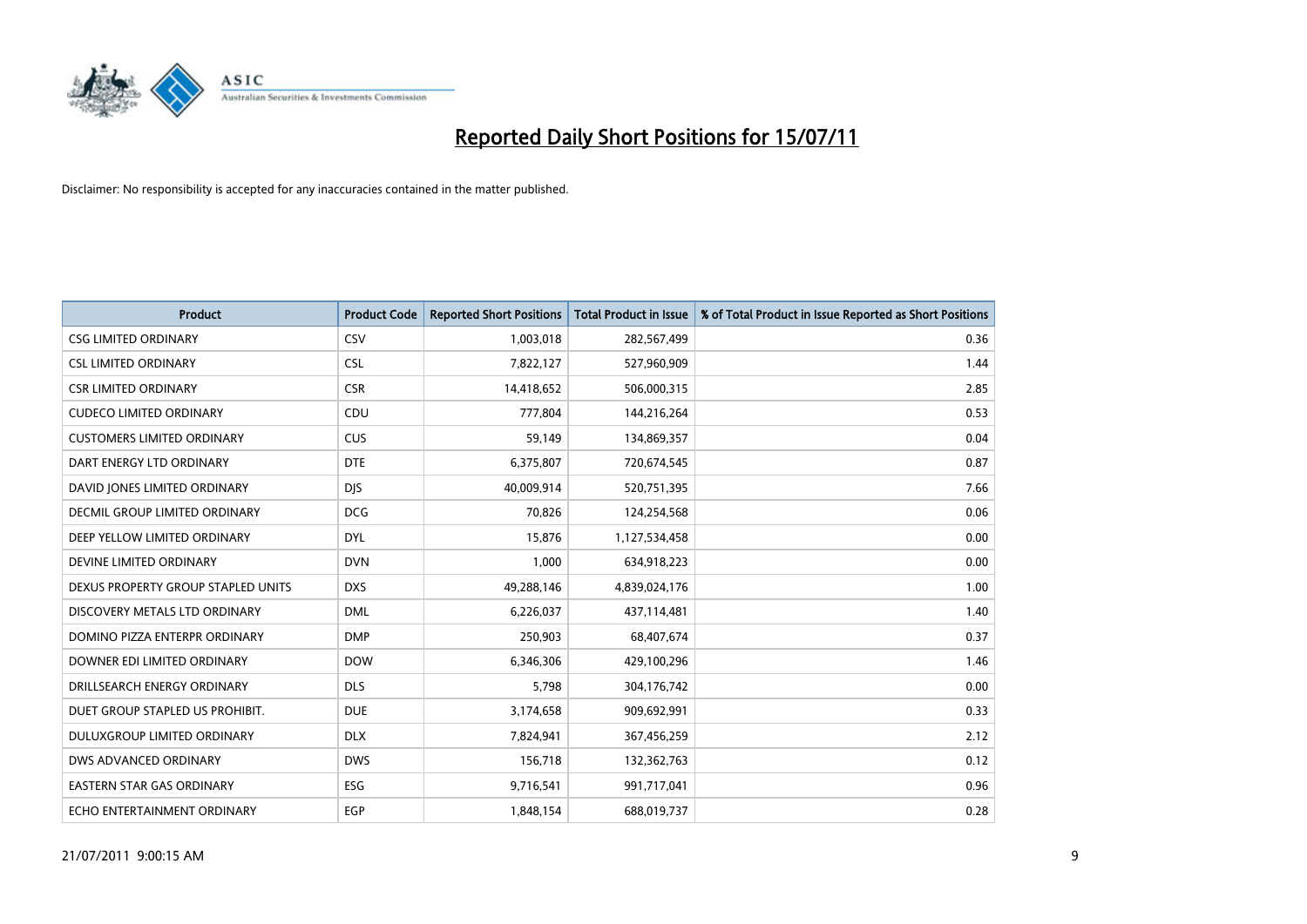

| <b>Product</b>                            | <b>Product Code</b> | <b>Reported Short Positions</b> | Total Product in Issue | % of Total Product in Issue Reported as Short Positions |
|-------------------------------------------|---------------------|---------------------------------|------------------------|---------------------------------------------------------|
| <b>EDT RETAIL TRUST UNITS</b>             | <b>EDT</b>          | 99,457                          | 4,700,290,868          | 0.00                                                    |
| ELDERS LIMITED HYBRIDS                    | <b>ELDPA</b>        | 34,098                          | 1,500,000              | 2.27                                                    |
| <b>ELDERS LIMITED ORDINARY</b>            | <b>ELD</b>          | 17,437,242                      | 448,598,480            | 3.87                                                    |
| ELDORADO GOLD CORP CDI 1:1                | EAU                 | 16,939                          | 11,658,431             | 0.14                                                    |
| ELEMENTAL MINERALS ORDINARY               | <b>ELM</b>          | 112,776                         | 173,223,082            | 0.07                                                    |
| ELEMENTOS LIMITED ORDINARY                | <b>ELT</b>          | 8                               | 77,068,979             | 0.00                                                    |
| ELIXIR PETROLEUM LTD ORDINARY             | <b>EXR</b>          | 324,400                         | 188,988,472            | 0.17                                                    |
| <b>EMECO HOLDINGS ORDINARY</b>            | <b>EHL</b>          | 2,848,437                       | 631,237,586            | 0.45                                                    |
| ENERGIA MINERALS LTD ORDINARY             | <b>EMX</b>          | 23,095                          | 82,500,005             | 0.03                                                    |
| <b>ENERGY RESOURCES ORDINARY 'A'</b>      | <b>ERA</b>          | 5,022,758                       | 190,737,934            | 2.66                                                    |
| ENERGY WORLD CORPOR. ORDINARY             | <b>EWC</b>          | 21,512,621                      | 1,561,166,672          | 1.37                                                    |
| <b>ENTEK ENERGY LTD ORDINARY</b>          | <b>ETE</b>          | 489,903                         | 510,657,387            | 0.10                                                    |
| <b>ENTELLECT LIMITED ORDINARY</b>         | <b>ESN</b>          | 464,050                         | 87,239,240             | 0.53                                                    |
| <b>ENVESTRA LIMITED ORDINARY</b>          | <b>ENV</b>          | 3,630,262                       | 1,468,560,201          | 0.24                                                    |
| EQUATORIAL RES LTD ORDINARY               | EQX                 | 21,909                          | 101,617,922            | 0.03                                                    |
| EQUINOX MINERALS LTD CHESS DEPOSITARY INT | EON                 | 174,465                         | 879,495,876            | 0.02                                                    |
| EUROZ LIMITED ORDINARY                    | EZL                 | 7,178                           | 140,894,763            | 0.01                                                    |
| <b>EVEREST FINANCIAL ORDINARY</b>         | <b>EFG</b>          | 4,300                           | 25,143,824             | 0.02                                                    |
| EXTRACT RESOURCES ORDINARY                | <b>EXT</b>          | 592,443                         | 251,336,404            | 0.22                                                    |
| FAIRFAX MEDIA LTD ORDINARY                | <b>FXJ</b>          | 313,435,691                     | 2,351,955,725          | 13.31                                                   |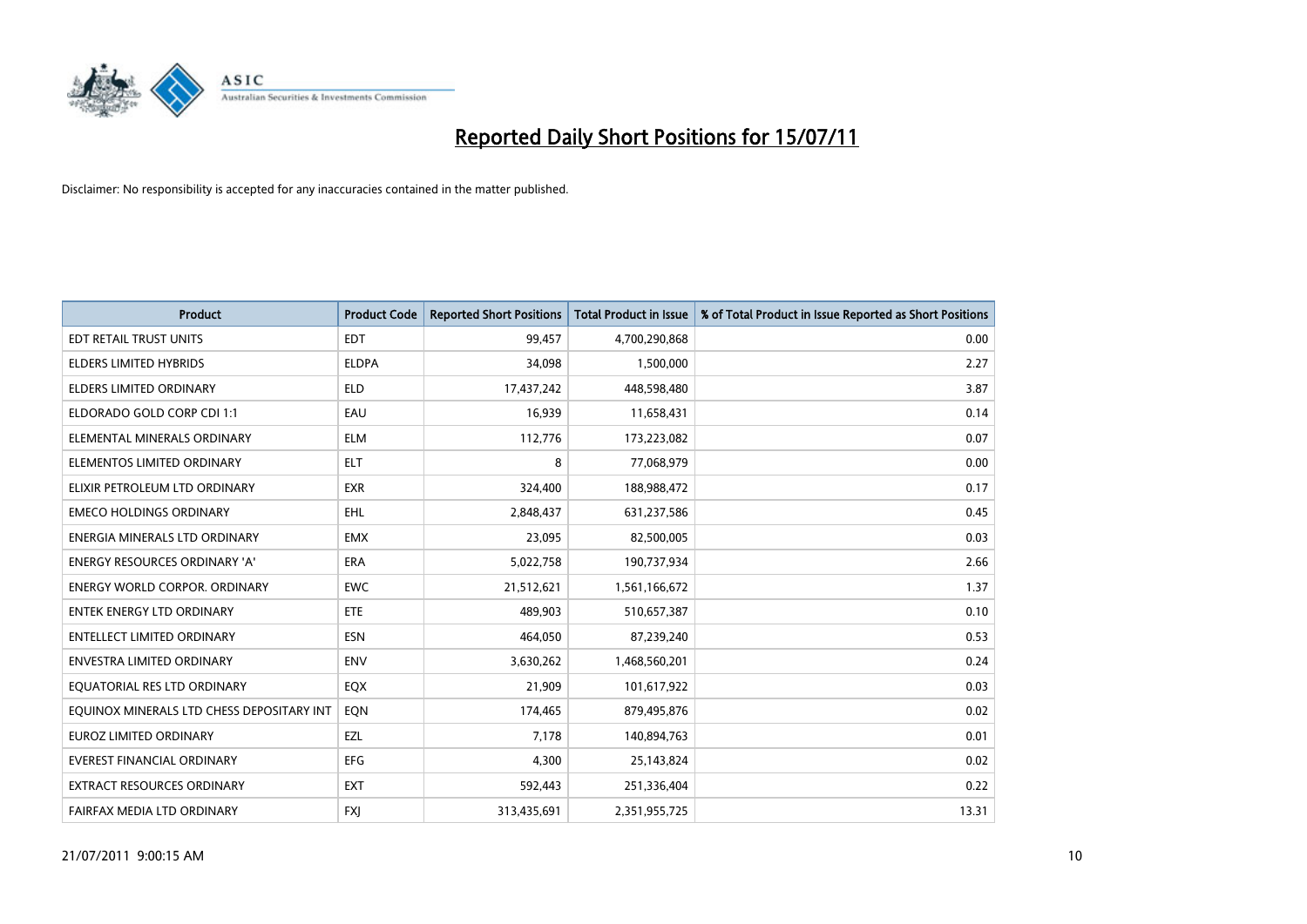

| <b>Product</b>                        | <b>Product Code</b> | <b>Reported Short Positions</b> | <b>Total Product in Issue</b> | % of Total Product in Issue Reported as Short Positions |
|---------------------------------------|---------------------|---------------------------------|-------------------------------|---------------------------------------------------------|
| <b>FAR LTD ORDINARY</b>               | <b>FAR</b>          | 21,000,000                      | 1,245,401,164                 | 1.69                                                    |
| FERRAUS LIMITED ORDINARY              | <b>FRS</b>          | 370                             | 249,598,565                   | 0.00                                                    |
| FISHER & PAYKEL APP. ORDINARY         | <b>FPA</b>          | 18,298                          | 724,235,162                   | 0.00                                                    |
| FISHER & PAYKEL H. ORDINARY           | <b>FPH</b>          | 2,385,266                       | 525,362,450                   | 0.45                                                    |
| FKP PROPERTY GROUP STAPLED SECURITIES | <b>FKP</b>          | 28,553,051                      | 1,185,077,223                 | 2.38                                                    |
| FLEETWOOD CORP ORDINARY               | <b>FWD</b>          | 686,706                         | 57,847,937                    | 1.16                                                    |
| FLETCHER BUILDING ORDINARY            | <b>FBU</b>          | 6,759,000                       | 678,573,570                   | 1.00                                                    |
| FLEXIGROUP LIMITED ORDINARY           | <b>FXL</b>          | 55,098                          | 276,292,173                   | 0.02                                                    |
| FLIGHT CENTRE ORDINARY                | <b>FLT</b>          | 4,775,931                       | 99,953,554                    | 4.76                                                    |
| FLINDERS MINES LTD ORDINARY           | <b>FMS</b>          | 22,059,467                      | 1,820,839,571                 | 1.21                                                    |
| FOCUS MINERALS LTD ORDINARY           | <b>FML</b>          | 28,128,719                      | 3,440,515,431                 | 0.83                                                    |
| <b>FORGE GROUP LIMITED ORDINARY</b>   | <b>FGE</b>          | 75,069                          | 82,924,014                    | 0.08                                                    |
| FORTE ENERGY NL ORDINARY              | <b>FTE</b>          | 2,658,986                       | 695,589,311                   | 0.38                                                    |
| FORTESCUE METALS GRP ORDINARY         | <b>FMG</b>          | 34,453,584                      | 3,113,348,659                 | 1.06                                                    |
| <b>FOSTER'S GROUP ORDINARY</b>        | FGL                 | 8,595,460                       | 1,940,894,542                 | 0.44                                                    |
| FTD CORPORATION ORDINARY              | <b>FTD</b>          | 8,088                           | 36,474,593                    | 0.02                                                    |
| <b>FUNTASTIC LIMITED ORDINARY</b>     | <b>FUN</b>          | 322,528                         | 340,997,682                   | 0.09                                                    |
| <b>G.U.D. HOLDINGS ORDINARY</b>       | <b>GUD</b>          | 242,111                         | 69,089,611                    | 0.33                                                    |
| <b>GALAXY RESOURCES ORDINARY</b>      | <b>GXY</b>          | 968,489                         | 323,327,000                   | 0.30                                                    |
| <b>GEODYNAMICS LIMITED ORDINARY</b>   | GDY                 | 108,692                         | 336,892,832                   | 0.04                                                    |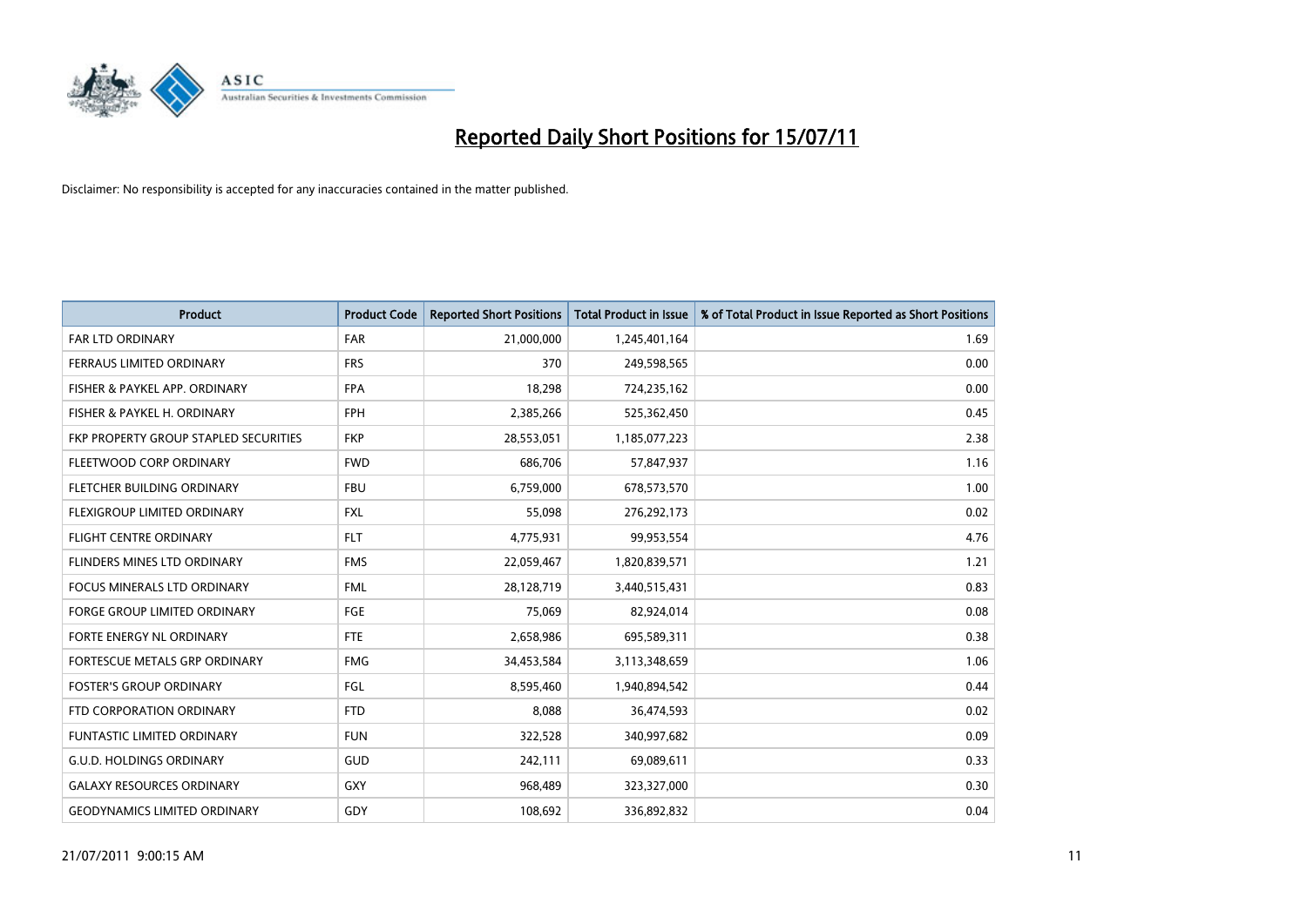

| <b>Product</b>                            | <b>Product Code</b> | <b>Reported Short Positions</b> | Total Product in Issue | % of Total Product in Issue Reported as Short Positions |
|-------------------------------------------|---------------------|---------------------------------|------------------------|---------------------------------------------------------|
| <b>GINDALBIE METALS LTD ORDINARY</b>      | <b>GBG</b>          | 39,615,566                      | 935,615,590            | 4.24                                                    |
| <b>GLOBAL MINING ORDINARY</b>             | <b>GMI</b>          | 8,951                           | 191,820,968            | 0.00                                                    |
| <b>GLOUCESTER COAL ORDINARY</b>           | <b>GCL</b>          | 533,544                         | 165,982,891            | 0.32                                                    |
| <b>GME RESOURCES LTD ORDINARY</b>         | <b>GME</b>          | 800                             | 322,635,902            | 0.00                                                    |
| <b>GOLD ONE INT LTD ORDINARY</b>          | GDO                 | 500,000                         | 808,986,351            | 0.06                                                    |
| <b>GOLDEN WEST RESOURCE ORDINARY</b>      | <b>GWR</b>          | 1,617                           | 192,082,567            | 0.00                                                    |
| <b>GOODMAN FIELDER, ORDINARY</b>          | GFF                 | 29,834,647                      | 1,380,386,438          | 2.15                                                    |
| <b>GOODMAN GROUP STAPLED US PROHIBIT.</b> | <b>GMG</b>          | 32,438,044                      | 7,394,607,411          | 0.41                                                    |
| <b>GPT GROUP STAPLED SEC.</b>             | <b>GPT</b>          | 16,540,085                      | 1,855,529,431          | 0.88                                                    |
| <b>GRAINCORP LIMITED A CLASS ORDINARY</b> | <b>GNC</b>          | 1,129,744                       | 198,318,900            | 0.57                                                    |
| <b>GRANGE RESOURCES. ORDINARY</b>         | <b>GRR</b>          | 389,924                         | 1,153,181,487          | 0.03                                                    |
| <b>GREENCAP LIMITED ORDINARY</b>          | GCG                 |                                 | 262,515,385            | 0.00                                                    |
| <b>GREENLAND MIN EN LTD ORDINARY</b>      | GGG                 | 1,512,951                       | 378,293,716            | 0.39                                                    |
| <b>GRYPHON MINERALS LTD ORDINARY</b>      | GRY                 | 2,493,853                       | 299,922,058            | 0.83                                                    |
| <b>GUILDFORD COAL LTD ORDINARY</b>        | <b>GUF</b>          | 1,705,398                       | 213,532,609            | 0.80                                                    |
| <b>GUINNESS PEAT GROUP. CDI 1:1</b>       | GPG                 | 1,226,373                       | 247,995,659            | 0.49                                                    |
| <b>GUNNS LIMITED ORDINARY</b>             | <b>GNS</b>          | 63,234,026                      | 848,401,559            | 7.47                                                    |
| <b>GWA GROUP LTD ORDINARY</b>             | <b>GWA</b>          | 7,614,527                       | 301,525,014            | 2.51                                                    |
| HARVEY NORMAN ORDINARY                    | <b>HVN</b>          | 47,571,818                      | 1,062,316,784          | 4.48                                                    |
| <b>HASTIE GROUP LIMITED ORDINARY</b>      | <b>HST</b>          | 8,105,574                       | 535,111,243            | 1.50                                                    |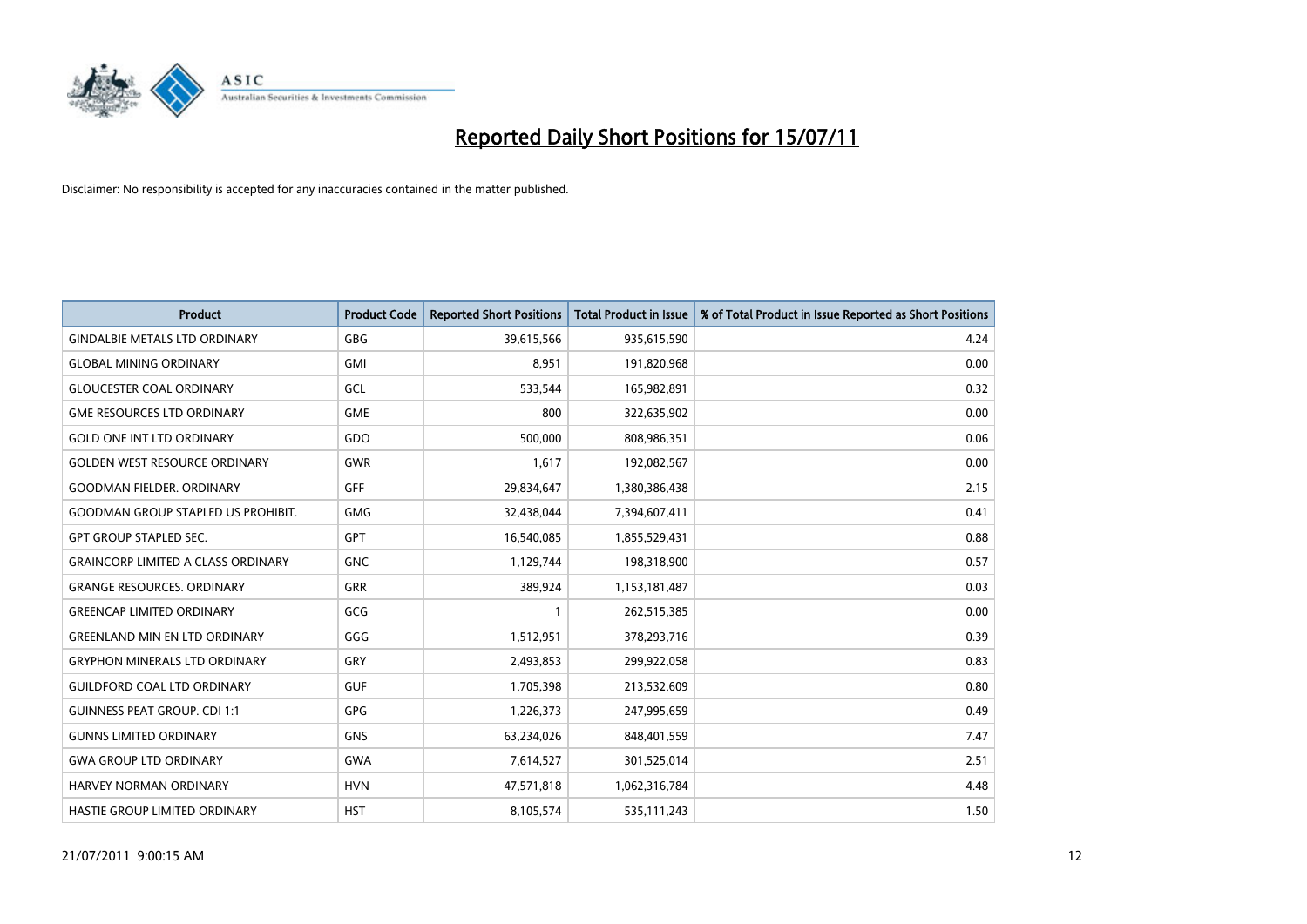

| <b>Product</b>                        | <b>Product Code</b> | <b>Reported Short Positions</b> | <b>Total Product in Issue</b> | % of Total Product in Issue Reported as Short Positions |
|---------------------------------------|---------------------|---------------------------------|-------------------------------|---------------------------------------------------------|
| HASTINGS DIVERSIFIED STAPLED SECURITY | <b>HDF</b>          | 1,522,464                       | 529,187,294                   | 0.28                                                    |
| <b>HEARTWARE INT INC CDI 35:1</b>     | <b>HIN</b>          | 272,008                         | 48,598,550                    | 0.56                                                    |
| <b>HENDERSON GROUP CDI 1:1</b>        | <b>HGG</b>          | 7,533,775                       | 621,996,994                   | 1.22                                                    |
| HFA HOLDINGS LIMITED ORDINARY         | <b>HFA</b>          | 463,996                         | 117,332,831                   | 0.38                                                    |
| <b>HIGHLANDS PACIFIC ORDINARY</b>     | <b>HIG</b>          | 2,783,144                       | 686,082,148                   | 0.40                                                    |
| HILLGROVE RES LTD ORDINARY            | <b>HGO</b>          | 1,228,172                       | 793,698,575                   | 0.15                                                    |
| HILLS HOLDINGS LTD ORDINARY           | <b>HIL</b>          | 4,077,322                       | 249,139,016                   | 1.64                                                    |
| HORIZON OIL LIMITED ORDINARY          | <b>HZN</b>          | 6,347,745                       | 1,130,811,515                 | 0.55                                                    |
| HUNNU COAL LIMITED ORDINARY           | <b>HUN</b>          | 238,923                         | 212,565,002                   | 0.11                                                    |
| <b>ICON ENERGY LIMITED ORDINARY</b>   | <b>ICN</b>          | 69,010                          | 469,301,394                   | 0.01                                                    |
| <b>IINET LIMITED ORDINARY</b>         | <b>IIN</b>          | 1,252,307                       | 152,160,119                   | 0.82                                                    |
| <b>ILUKA RESOURCES ORDINARY</b>       | ILU                 | 2,430,397                       | 418,700,517                   | 0.57                                                    |
| <b>IMDEX LIMITED ORDINARY</b>         | <b>IMD</b>          | 22,092                          | 199,414,165                   | 0.00                                                    |
| IMF (AUSTRALIA) LTD ORDINARY          | <b>IMF</b>          | 372,121                         | 123,828,193                   | 0.29                                                    |
| <b>IMX RESOURCES LTD ORDINARY</b>     | <b>IXR</b>          | 20.000                          | 262,612,803                   | 0.01                                                    |
| <b>INCITEC PIVOT ORDINARY</b>         | <b>IPL</b>          | 4,782,614                       | 1,628,730,107                 | 0.28                                                    |
| INDAGO RESOURCES LTD ORDINARY         | IDG                 | 8,179                           | 4,908,644                     | 0.17                                                    |
| INDEPENDENCE GROUP ORDINARY           | <b>IGO</b>          | 1,066,577                       | 202,907,135                   | 0.52                                                    |
| <b>INDO MINES LIMITED ORDINARY</b>    | <b>IDO</b>          | 2,546,008                       | 229,809,304                   | 1.11                                                    |
| INDOPHIL RESOURCES ORDINARY           | <b>IRN</b>          | 10,403,577                      | 995,437,860                   | 1.04                                                    |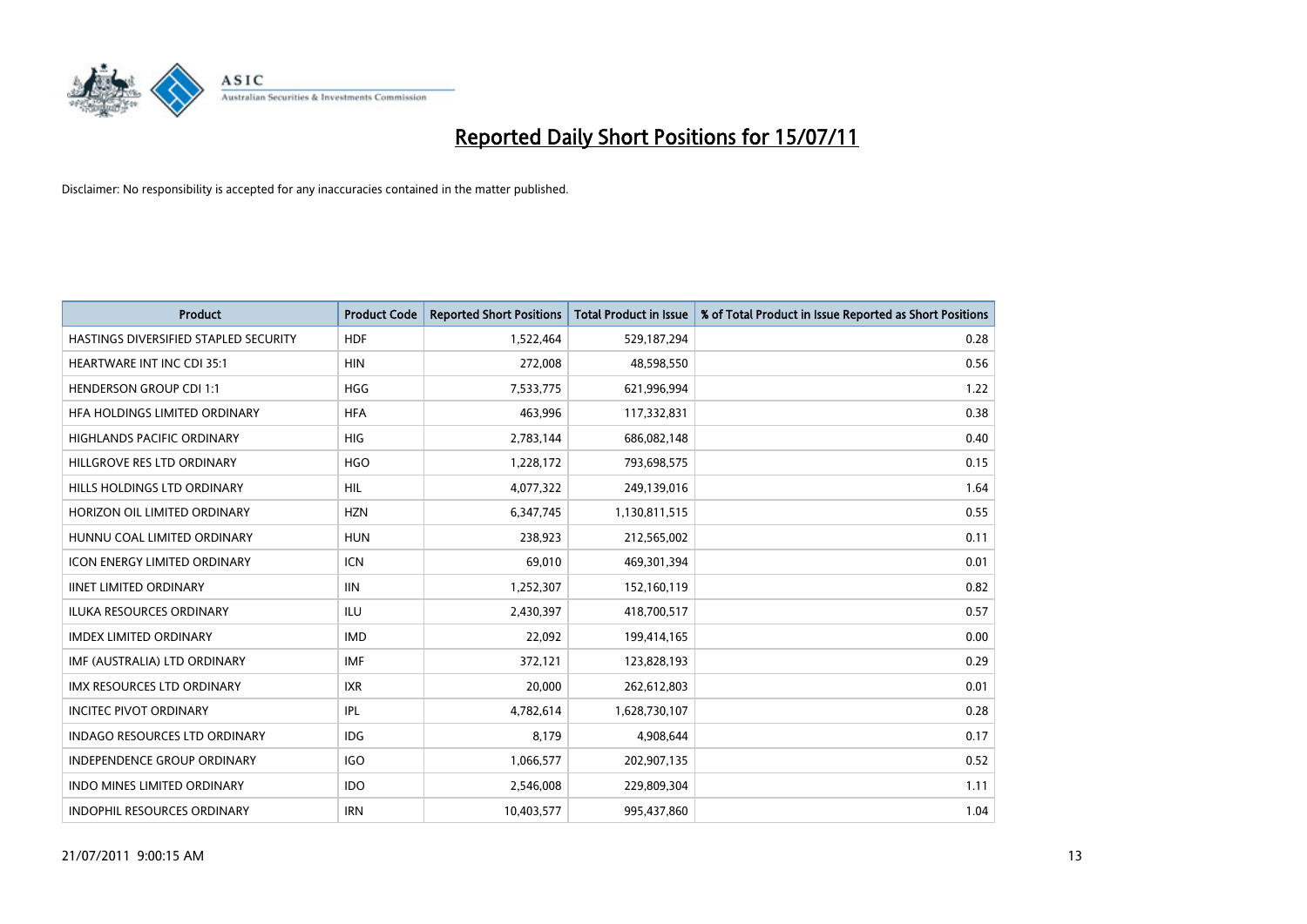

| <b>Product</b>                                | <b>Product Code</b> | <b>Reported Short Positions</b> | <b>Total Product in Issue</b> | % of Total Product in Issue Reported as Short Positions |
|-----------------------------------------------|---------------------|---------------------------------|-------------------------------|---------------------------------------------------------|
| <b>INDUSTREA LIMITED ORDINARY</b>             | IDL                 | 1,642,192                       | 364,733,566                   | 0.44                                                    |
| INFIGEN ENERGY STAPLED SECURITIES             | <b>IFN</b>          | 3,759,680                       | 762,265,972                   | 0.50                                                    |
| ING RE COM GROUP STAPLED SECURITIES           | ILF.                | 9.075                           | 441,029,194                   | 0.00                                                    |
| INSURANCE AUSTRALIA ORDINARY                  | IAG                 | 11,229,476                      | 2,079,034,021                 | 0.55                                                    |
| INT GOLDFIELDS LTD ORDINARY                   | <b>IGS</b>          | 12,197,682                      | 571,520,386                   | 2.13                                                    |
| INTEGRA MINING LTD. ORDINARY                  | <b>IGR</b>          | 6,294,423                       | 841,525,727                   | 0.75                                                    |
| <b>INTREPID MINES ORDINARY</b>                | <b>IAU</b>          | 5,204,821                       | 520,812,643                   | 0.99                                                    |
| <b>INVESTA OFFICE FUND STAPLED SECURITIES</b> | <b>IOF</b>          | 8,967,519                       | 2,729,071,212                 | 0.30                                                    |
| <b>INVOCARE LIMITED ORDINARY</b>              | <b>IVC</b>          | 1,040,525                       | 107,912,897                   | 0.97                                                    |
| <b>ION LIMITED ORDINARY</b>                   | <b>ION</b>          | 164,453                         | 256,365,105                   | 0.06                                                    |
| <b>IOOF HOLDINGS LTD ORDINARY</b>             | IFL                 | 914,164                         | 229,794,395                   | 0.38                                                    |
| <b>IPGA LIMITED ORDINARY</b>                  | <b>IPP</b>          | 20,000                          | 163,527,776                   | 0.01                                                    |
| <b>IRESS MARKET TECH. ORDINARY</b>            | <b>IRE</b>          | 2,302,871                       | 126,992,462                   | 1.80                                                    |
| <b>IRON ORE HOLDINGS ORDINARY</b>             | <b>IOH</b>          | 75,654                          | 166,087,005                   | 0.04                                                    |
| ISHARES MSCLAUS 200 ISHARES MSCLAUS 200       | <b>IOZ</b>          | 29,726                          | 1,950,015                     | 1.52                                                    |
| ISHARES MSCI EM MKTS CDI 1:1                  | IEM                 | 18,083                          | 425,700,000                   | 0.00                                                    |
| ISHARES S&P 500 CDI 1:1                       | <b>IVV</b>          | 7,158                           | 116,350,000                   | 0.01                                                    |
| ISHARES S&P HIGH DIV ISHARES S&P HIGH DIV     | <b>IHD</b>          | 5,929                           | 2,200,055                     | 0.27                                                    |
| ISHARES SMALL ORDS ISHARES SMALL ORDS         | <b>ISO</b>          | 208,082                         | 3,900,000                     | 5.34                                                    |
| <b>ISOFT GROUP LIMITED ORDINARY</b>           | <b>ISF</b>          | 11,836,553                      | 1,071,236,272                 | 1.11                                                    |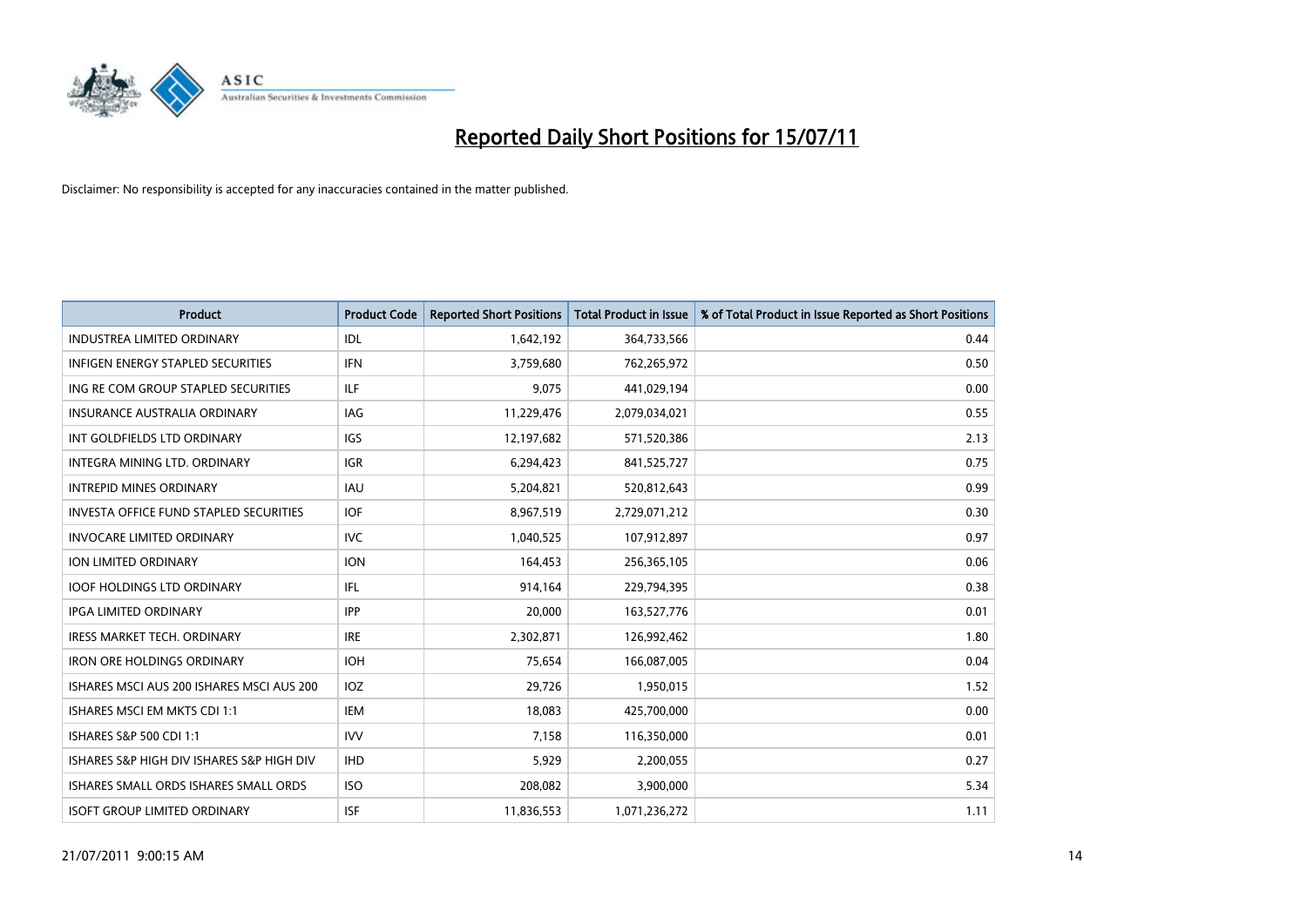

| <b>Product</b>                           | <b>Product Code</b> | <b>Reported Short Positions</b> | <b>Total Product in Issue</b> | % of Total Product in Issue Reported as Short Positions |
|------------------------------------------|---------------------|---------------------------------|-------------------------------|---------------------------------------------------------|
| <b>IVANHOE AUSTRALIA ORDINARY</b>        | <b>IVA</b>          | 111,587                         | 418,709,553                   | 0.02                                                    |
| JAMES HARDIE INDUST CHESS DEPOSITARY INT | <b>IHX</b>          | 20,709,098                      | 437,311,611                   | 4.73                                                    |
| <b>JAMESON RESOURCES ORDINARY</b>        | <b>JAL</b>          | 1,600,000                       | 95,828,865                    | 1.67                                                    |
| <b>JB HI-FI LIMITED ORDINARY</b>         | <b>IBH</b>          | 16,513,519                      | 98,535,763                    | 16.74                                                   |
| <b>JUPITER MINES ORDINARY</b>            | <b>IMS</b>          | 77,107                          | 1,561,035,037                 | 0.00                                                    |
| KAGARA LTD ORDINARY                      | KZL                 | 11,175,404                      | 708,583,836                   | 1.57                                                    |
| KANGAROO RES LTD ORDINARY                | <b>KRL</b>          | 607,000                         | 3,434,430,012                 | 0.02                                                    |
| KAROON GAS AUSTRALIA ORDINARY            | <b>KAR</b>          | 1,530,012                       | 221,420,769                   | 0.67                                                    |
| KASBAH RESOURCES ORDINARY                | <b>KAS</b>          | 79,448                          | 364,262,596                   | 0.02                                                    |
| KATHMANDU HOLD LTD ORDINARY              | <b>KMD</b>          | 1,217,327                       | 200,000,000                   | 0.61                                                    |
| <b>KEYBRIDGE CAPITAL ORDINARY</b>        | <b>KBC</b>          | 5,999                           | 172,070,564                   | 0.00                                                    |
| KIMBERLEY METALS LTD ORDINARY            | <b>KBL</b>          | 1,820                           | 164,452,978                   | 0.00                                                    |
| KINGSGATE CONSOLID. ORDINARY             | <b>KCN</b>          | 2,925,061                       | 135,338,157                   | 2.15                                                    |
| KINGSROSE MINING LTD ORDINARY            | <b>KRM</b>          | 1,019,582                       | 264,688,064                   | 0.37                                                    |
| LEIGHTON HOLDINGS ORDINARY               | LEI                 | 6,497,887                       | 336,515,596                   | 1.91                                                    |
| LEND LEASE GROUP UNIT/ORD STAPLED        | LLC                 | 3,591,008                       | 570,915,669                   | 0.61                                                    |
| LINC ENERGY LTD ORDINARY                 | <b>LNC</b>          | 6,004,385                       | 503,418,900                   | 1.18                                                    |
| LIQUEFIED NATURAL ORDINARY               | LNG                 | 335,739                         | 267,699,015                   | 0.13                                                    |
| LYNAS CORPORATION ORDINARY               | <b>LYC</b>          | 45,708,484                      | 1,713,646,913                 | 2.70                                                    |
| M2 TELECOMMUNICATION ORDINARY            | <b>MTU</b>          | 3,791                           | 123,616,285                   | 0.00                                                    |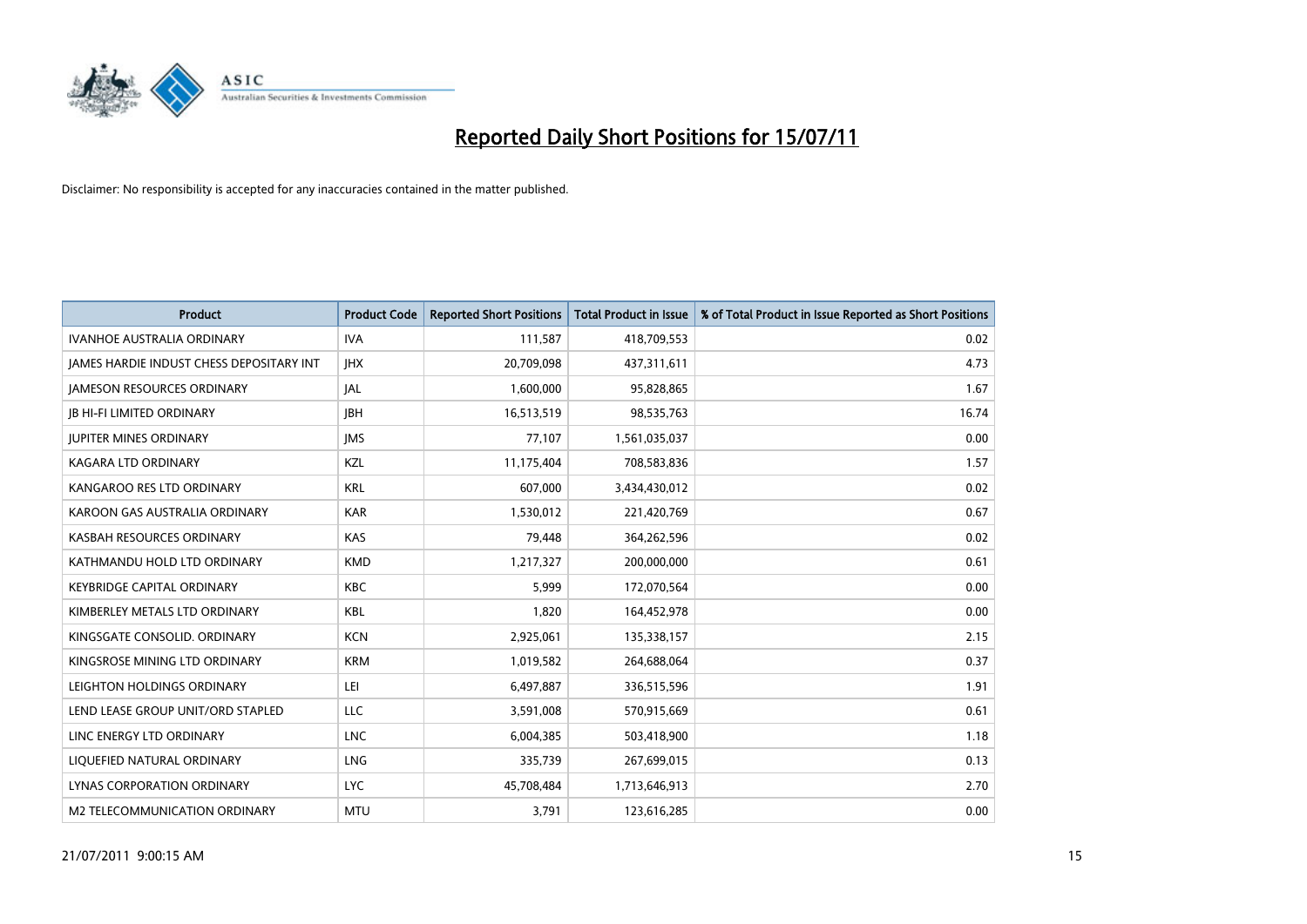

| <b>Product</b>                        | <b>Product Code</b> | <b>Reported Short Positions</b> | Total Product in Issue | % of Total Product in Issue Reported as Short Positions |
|---------------------------------------|---------------------|---------------------------------|------------------------|---------------------------------------------------------|
| <b>MACA LIMITED ORDINARY</b>          | <b>MLD</b>          | 17,014                          | 150,000,000            | 0.01                                                    |
| MACARTHUR COAL ORDINARY               | <b>MCC</b>          | 1,712,064                       | 302,092,343            | 0.57                                                    |
| <b>MACMAHON HOLDINGS ORDINARY</b>     | <b>MAH</b>          | 6,677,403                       | 733,711,705            | 0.90                                                    |
| MACO ATLAS ROADS GRP ORDINARY STAPLED | <b>MOA</b>          | 6,293,908                       | 452,345,907            | 1.39                                                    |
| MACQUARIE GROUP LTD ORDINARY          | MQG                 | 5,116,939                       | 348,264,705            | 1.43                                                    |
| MAP GROUP STAPLED US PROHIBIT.        | <b>MAP</b>          | 12,749,392                      | 1,861,210,782          | 0.66                                                    |
| <b>MARENGO MINING ORDINARY</b>        | <b>MGO</b>          | 114,365                         | 995,068,613            | 0.01                                                    |
| MATRIX C & E LTD ORDINARY             | <b>MCE</b>          | 145,143                         | 77,081,507             | 0.18                                                    |
| MCMILLAN SHAKESPEARE ORDINARY         | <b>MMS</b>          | 54,111                          | 68,081,810             | 0.07                                                    |
| <b>MCPHERSON'S LTD ORDINARY</b>       | <b>MCP</b>          | 238,837                         | 72,401,758             | 0.33                                                    |
| MEDUSA MINING LTD ORDINARY            | <b>MML</b>          | 1,295,016                       | 188,233,911            | 0.69                                                    |
| MELBOURNE IT LIMITED ORDINARY         | MLB                 | 182,722                         | 80,662,621             | 0.23                                                    |
| MEO AUSTRALIA LTD ORDINARY            | <b>MEO</b>          | 3,358,182                       | 539,913,260            | 0.62                                                    |
| <b>MERMAID MARINE ORDINARY</b>        | <b>MRM</b>          | 2,450,098                       | 215,376,756            | 1.12                                                    |
| MESOBLAST LIMITED ORDINARY            | <b>MSB</b>          | 2,149,716                       | 280,425,258            | 0.77                                                    |
| METALS X LIMITED ORDINARY             | <b>MLX</b>          | 356,940                         | 1,365,661,782          | 0.03                                                    |
| METCASH LIMITED ORDINARY              | <b>MTS</b>          | 34,033,513                      | 768,928,924            | 4.42                                                    |
| METGASCO LIMITED ORDINARY             | <b>MEL</b>          | 235,435                         | 276,213,791            | 0.09                                                    |
| METMINCO LIMITED ORDINARY             | <b>MNC</b>          | 2,816,483                       | 1,462,616,146          | 0.18                                                    |
| MHM METALS LIMITED ORDINARY           | <b>MHM</b>          | 95,433                          | 102,152,410            | 0.10                                                    |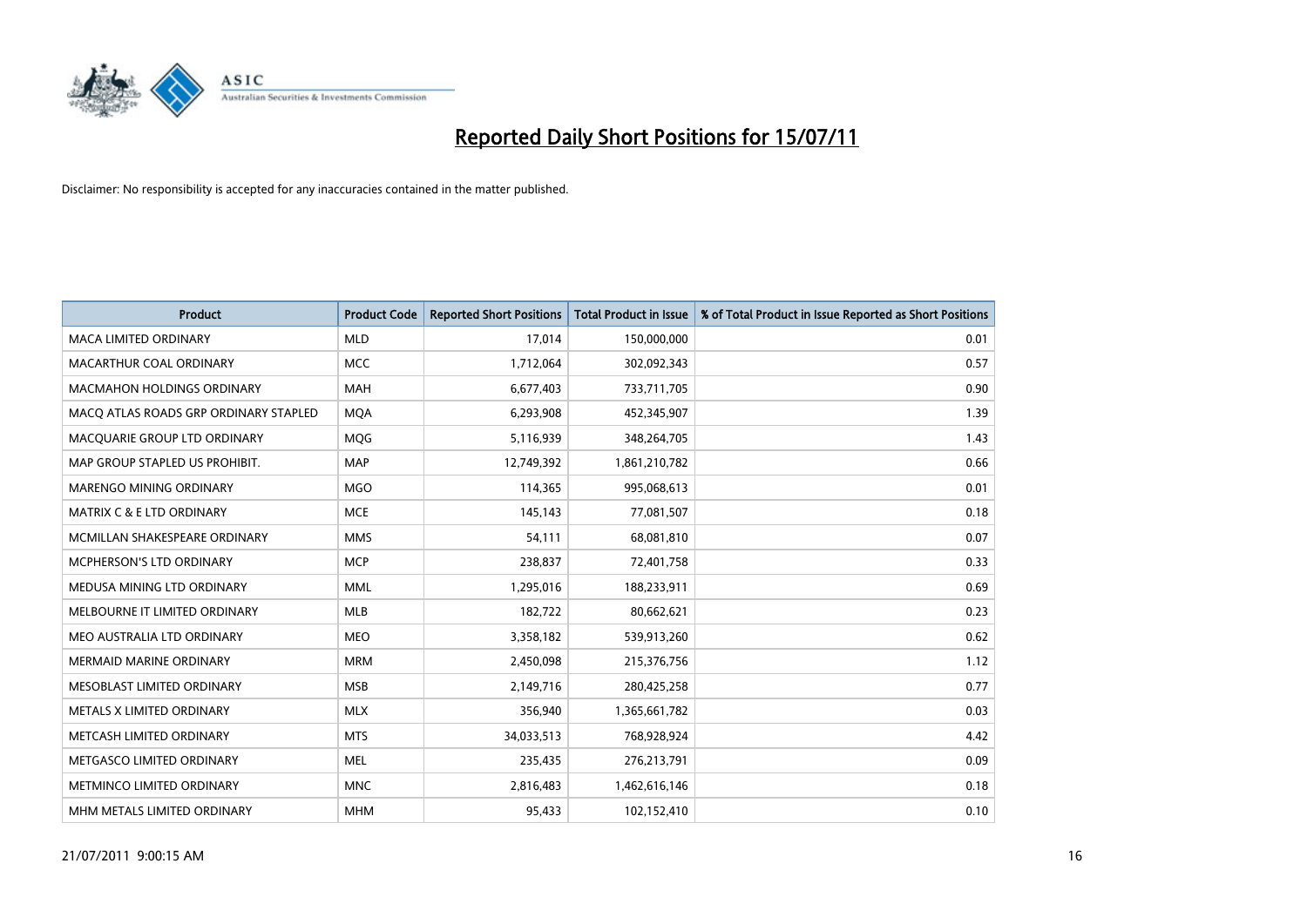

| <b>Product</b>                     | <b>Product Code</b> | <b>Reported Short Positions</b> | Total Product in Issue | % of Total Product in Issue Reported as Short Positions |
|------------------------------------|---------------------|---------------------------------|------------------------|---------------------------------------------------------|
| MICLYN EXP OFFSHR ORDINARY         | <b>MIO</b>          | 602,386                         | 274,618,684            | 0.22                                                    |
| MINARA RESOURCES ORDINARY          | <b>MRE</b>          | 11,526,303                      | 1,169,424,487          | 0.97                                                    |
| MINCOR RESOURCES NL ORDINARY       | <b>MCR</b>          | 1,248,601                       | 200,608,804            | 0.61                                                    |
| MINEMAKERS LIMITED ORDINARY        | <b>MAK</b>          | 44,227                          | 227,003,950            | 0.02                                                    |
| MINERAL DEPOSITS ORDINARY          | <b>MDL</b>          | 449.602                         | 83,415,116             | 0.54                                                    |
| MINERAL RESOURCES, ORDINARY        | <b>MIN</b>          | 894,553                         | 169,168,017            | 0.51                                                    |
| MIRABELA NICKEL LTD ORDINARY       | <b>MBN</b>          | 10,969,885                      | 491,781,237            | 2.22                                                    |
| MIRVAC GROUP STAPLED SECURITIES    | <b>MGR</b>          | 27,515,054                      | 3,416,924,188          | 0.77                                                    |
| MISSION NEWENERGY ORDINARY         | <b>MBT</b>          | 1,500                           | 8,512,259              | 0.02                                                    |
| MOLOPO ENERGY LTD ORDINARY         | <b>MPO</b>          | 1,536,513                       | 247,940,175            | 0.62                                                    |
| MOLY MINES LIMITED ORDINARY        | <b>MOL</b>          | 48.000                          | 384,893,989            | 0.01                                                    |
| <b>MONADELPHOUS GROUP ORDINARY</b> | <b>MND</b>          | 822,192                         | 87,576,827             | 0.94                                                    |
| MORTGAGE CHOICE LTD ORDINARY       | <b>MOC</b>          | 21.655                          | 119,948,255            | 0.02                                                    |
| <b>MOUNT GIBSON IRON ORDINARY</b>  | <b>MGX</b>          | 10,788,704                      | 1,082,570,693          | 0.98                                                    |
| MSF SUGAR LIMITED ORDINARY         | <b>MSF</b>          | 19,208                          | 69,165,378             | 0.03                                                    |
| MULTIPLEX SITES SITES              | <b>MXUPA</b>        | 172                             | 4,500,000              | 0.00                                                    |
| MURCHISON METALS LTD ORDINARY      | <b>MMX</b>          | 15,831,940                      | 435,884,268            | 3.62                                                    |
| MYER HOLDINGS LTD ORDINARY         | <b>MYR</b>          | 20,254,966                      | 582,947,884            | 3.47                                                    |
| <b>MYSTATE LIMITED ORDINARY</b>    | <b>MYS</b>          | 1,400                           | 67,439,158             | 0.00                                                    |
| NANOSONICS LIMITED ORDINARY        | <b>NAN</b>          | 19.794                          | 230,490,585            | 0.01                                                    |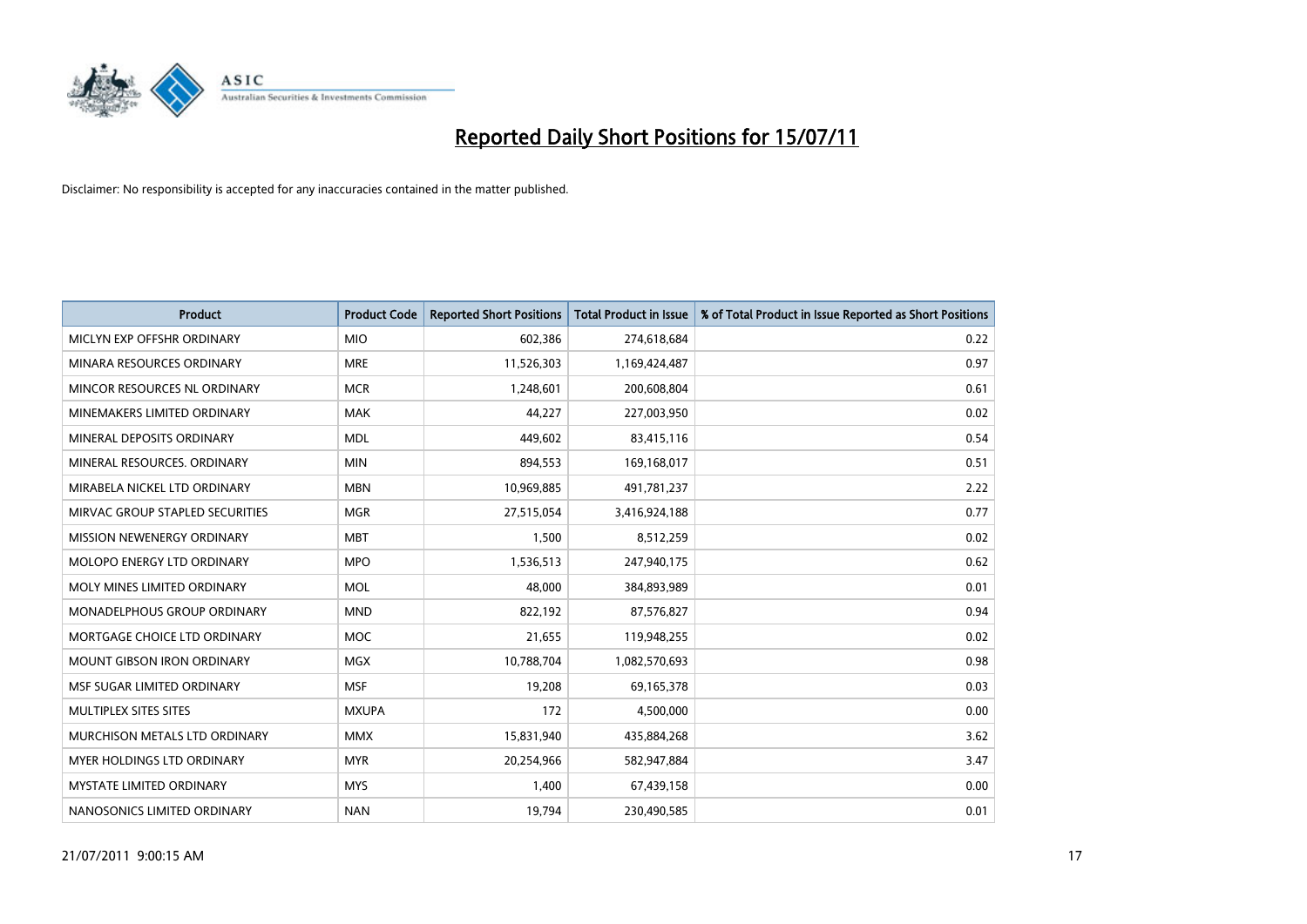

| <b>Product</b>                           | <b>Product Code</b> | <b>Reported Short Positions</b> | <b>Total Product in Issue</b> | % of Total Product in Issue Reported as Short Positions |
|------------------------------------------|---------------------|---------------------------------|-------------------------------|---------------------------------------------------------|
| NATIONAL AUST, BANK ORDINARY             | <b>NAB</b>          | 13,797,292                      | 2,169,819,076                 | 0.60                                                    |
| NATURAL FUEL LIMITED ORDINARY            | <b>NFL</b>          |                                 | 1,121,912                     | 0.00                                                    |
| NAVIGATOR RESOURCES ORDINARY             | <b>NAV</b>          | 500                             | 465,790,327                   | 0.00                                                    |
| NAVIGATOR RESOURCES RIGHTS 02-AUG-11 DEF | <b>NAVRA</b>        | 1,750                           | 1,630,266,145                 | 0.00                                                    |
| NAVITAS LIMITED ORDINARY                 | <b>NVT</b>          | 3,826,466                       | 375,230,115                   | 1.05                                                    |
| NEPTUNE MARINE ORDINARY                  | <b>NMS</b>          | 910,236                         | 1,748,545,632                 | 0.05                                                    |
| NEW HOPE CORPORATION ORDINARY            | <b>NHC</b>          | 844,215                         | 830,230,549                   | 0.10                                                    |
| NEWCREST MINING ORDINARY                 | <b>NCM</b>          | 4,499,840                       | 765,000,000                   | 0.55                                                    |
| NEWS CORP A NON-VOTING CDI               | <b>NWSLV</b>        | 2,537,035                       | 1,829,962,180                 | 0.15                                                    |
| NEWS CORP B VOTING CDI                   | <b>NWS</b>          | 3,195,979                       | 798,520,953                   | 0.39                                                    |
| NEXBIS LIMITED ORDINARY                  | <b>NBS</b>          | 63,733                          | 798,356,704                   | 0.01                                                    |
| NEXUS ENERGY LIMITED ORDINARY            | <b>NXS</b>          | 18,215,074                      | 1,326,337,066                 | 1.37                                                    |
| NIB HOLDINGS LIMITED ORDINARY            | <b>NHF</b>          | 4,911                           | 466,733,110                   | 0.00                                                    |
| NICK SCALI LIMITED ORDINARY              | <b>NCK</b>          | 35,846                          | 81,000,000                    | 0.04                                                    |
| NIDO PETROLEUM ORDINARY                  | <b>NDO</b>          | 86,937                          | 1,389,163,151                 | 0.00                                                    |
| NKWE PLATINUM 10C US COMMON              | <b>NKP</b>          | 127,406                         | 559,651,184                   | 0.02                                                    |
| NOBLE MINERAL RES ORDINARY               | <b>NMG</b>          | 3,714,382                       | 397,567,161                   | 0.94                                                    |
| NORTHERN CREST ORDINARY                  | <b>NOC</b>          | 24,345                          | 133,484,723                   | 0.02                                                    |
| NORTHERN IRON LTD ORDINARY               | <b>NFE</b>          | 826,115                         | 336,084,863                   | 0.24                                                    |
| NRW HOLDINGS LIMITED ORDINARY            | <b>NWH</b>          | 1,967,281                       | 278,888,011                   | 0.70                                                    |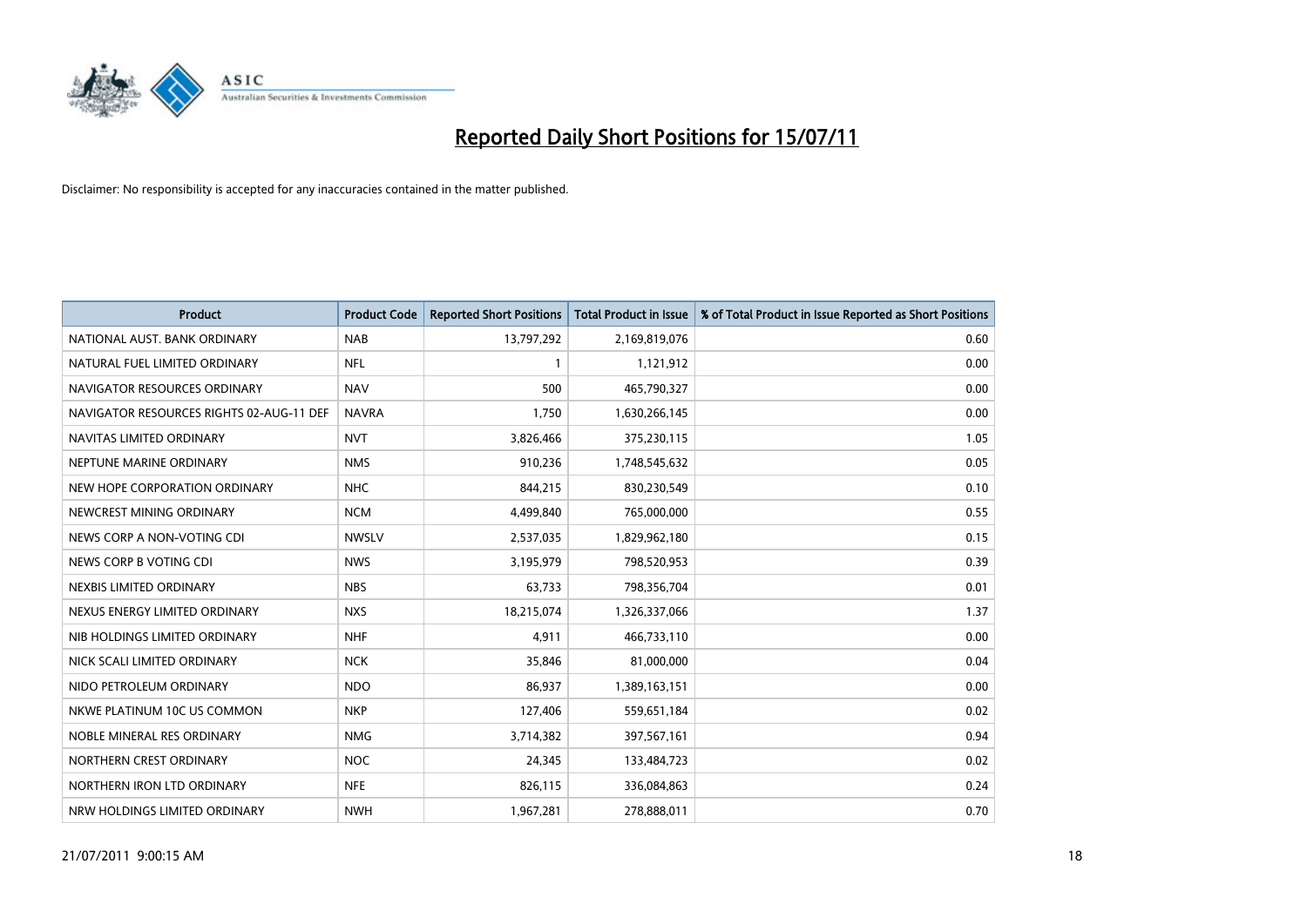

| <b>Product</b>                        | <b>Product Code</b> | <b>Reported Short Positions</b> | Total Product in Issue | % of Total Product in Issue Reported as Short Positions |
|---------------------------------------|---------------------|---------------------------------|------------------------|---------------------------------------------------------|
| NUCOAL RESOURCES NL ORDINARY          | <b>NCR</b>          | 110,186                         | 437,193,340            | 0.03                                                    |
| NUFARM LIMITED ORDINARY               | <b>NUF</b>          | 6,057,473                       | 261,833,005            | 2.31                                                    |
| OAKTON LIMITED ORDINARY               | <b>OKN</b>          | 722,538                         | 93,800,235             | 0.77                                                    |
| OCEANAGOLD CORP. CHESS DEPOSITARY INT | <b>OGC</b>          | 583,868                         | 262,590,386            | 0.22                                                    |
| OCEANIA CAPITAL LTD ORDINARY          | <b>OCP</b>          | 137,499                         | 91,921,295             | 0.15                                                    |
| OIL SEARCH LTD ORDINARY               | OSH                 | 12,939,658                      | 1,320,648,378          | 0.96                                                    |
| OM HOLDINGS LIMITED ORDINARY          | <b>OMH</b>          | 8,548,742                       | 504,105,150            | 1.71                                                    |
| ONESTEEL LIMITED ORDINARY             | OST                 | 24,431,225                      | 1,338,106,652          | 1.82                                                    |
| ORICA LIMITED ORDINARY                | ORI                 | 3,400,551                       | 363,966,570            | 0.92                                                    |
| ORIGIN ENERGY ORDINARY                | <b>ORG</b>          | 2,668,315                       | 1,064,507,259          | 0.25                                                    |
| OROCOBRE LIMITED ORDINARY             | <b>ORE</b>          | 107,716                         | 103,063,894            | 0.10                                                    |
| OROTONGROUP LIMITED ORDINARY          | ORL                 | 115,935                         | 40,880,902             | 0.28                                                    |
| OTTO ENERGY LIMITED ORDINARY          | OEL                 | 109,204                         | 1,134,540,071          | 0.01                                                    |
| OZ MINERALS ORDINARY                  | OZL                 | 5,880,317                       | 323,877,514            | 1.81                                                    |
| <b>PACIFIC BRANDS ORDINARY</b>        | <b>PBG</b>          | 7,007,608                       | 931,386,248            | 0.75                                                    |
| PALADIN ENERGY LTD ORDINARY           | <b>PDN</b>          | 13,317,036                      | 777,698,217            | 1.70                                                    |
| PANAUST LIMITED ORDINARY              | <b>PNA</b>          | 13,038,289                      | 593,657,443            | 2.18                                                    |
| PANORAMIC RESOURCES ORDINARY          | PAN                 | 1,337,640                       | 207,050,710            | 0.64                                                    |
| PAPERLINX LIMITED ORDINARY            | <b>PPX</b>          | 5,332,645                       | 603,580,761            | 0.89                                                    |
| PAPILLON RES LTD ORDINARY             | PIR                 | 217,374                         | 203,221,972            | 0.11                                                    |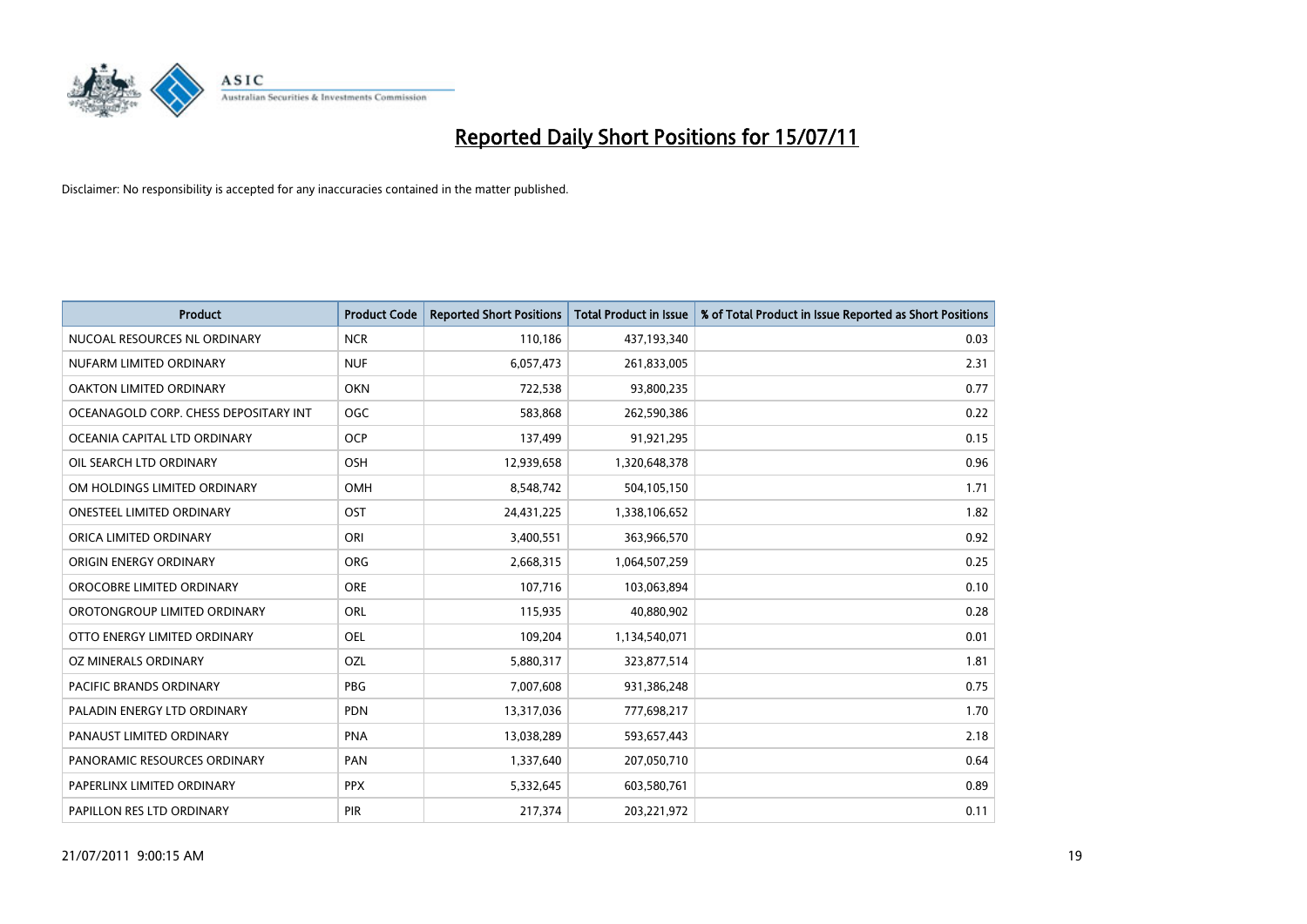

| <b>Product</b>                | <b>Product Code</b> | <b>Reported Short Positions</b> | <b>Total Product in Issue</b> | % of Total Product in Issue Reported as Short Positions |
|-------------------------------|---------------------|---------------------------------|-------------------------------|---------------------------------------------------------|
| PATTIES FOODS LTD ORDINARY    | PFL                 |                                 | 138,989,223                   | 0.00                                                    |
| PEAK RESOURCES ORDINARY       | <b>PEK</b>          | 50,058                          | 155,979,643                   | 0.03                                                    |
| PEET LIMITED ORDINARY         | PPC                 | 95.978                          | 318,038,544                   | 0.02                                                    |
| PENINSULA ENERGY LTD ORDINARY | <b>PEN</b>          | 1,950,000                       | 2,095,337,752                 | 0.09                                                    |
| PERILYA LIMITED ORDINARY      | PEM                 | 409,205                         | 526,075,563                   | 0.08                                                    |
| PERPETUAL LIMITED ORDINARY    | PPT                 | 2,719,346                       | 44,671,129                    | 6.09                                                    |
| PERSEUS MINING LTD ORDINARY   | PRU                 | 5,587,069                       | 425,617,088                   | 1.29                                                    |
| PETSEC ENERGY ORDINARY        | <b>PSA</b>          | 223,332                         | 231,283,622                   | 0.10                                                    |
| PHARMAXIS LTD ORDINARY        | <b>PXS</b>          | 2,117,119                       | 228,290,309                   | 0.91                                                    |
| PHOTON GROUP LTD ORDINARY     | <b>PGA</b>          | 250,510                         | 1,540,886,866                 | 0.02                                                    |
| PLATINUM ASSET ORDINARY       | <b>PTM</b>          | 8,796,986                       | 561,347,878                   | 1.56                                                    |
| PLATINUM AUSTRALIA ORDINARY   | <b>PLA</b>          | 5,170,046                       | 392,430,039                   | 1.32                                                    |
| PLATINUM CAPITAL LTD ORDINARY | <b>PMC</b>          |                                 | 164,959,410                   | 0.00                                                    |
| PLUTON RESOURCES ORDINARY     | PLV                 | 245,034                         | 187,026,448                   | 0.13                                                    |
| <b>PMP LIMITED ORDINARY</b>   | <b>PMP</b>          | 58,164                          | 329,879,212                   | 0.01                                                    |
| PORT BOUVARD LIMITED ORDINARY | PBD                 | 6,754                           | 593,868,295                   | 0.00                                                    |
| PRANA BIOTECHNOLOGY ORDINARY  | PBT                 | 453,760                         | 275,286,783                   | 0.16                                                    |
| PREMIER INVESTMENTS ORDINARY  | <b>PMV</b>          | 631,899                         | 155,062,831                   | 0.40                                                    |
| PRIMA BIOMED LTD ORDINARY     | <b>PRR</b>          | 4,811,500                       | 981,015,629                   | 0.49                                                    |
| PRIMARY HEALTH CARE ORDINARY  | <b>PRY</b>          | 9,780,376                       | 497,419,803                   | 1.96                                                    |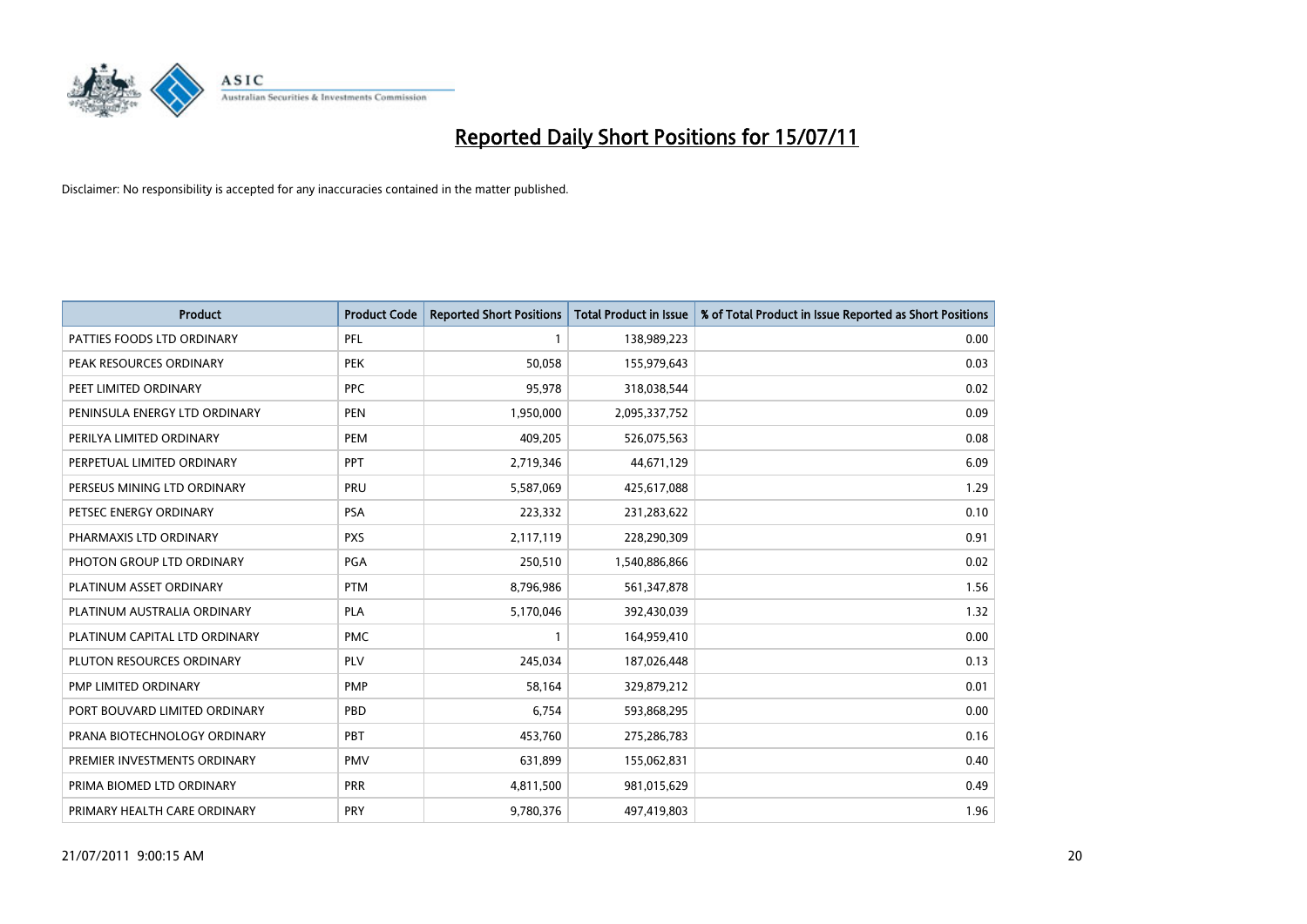

| <b>Product</b>                       | <b>Product Code</b> | <b>Reported Short Positions</b> | Total Product in Issue | % of Total Product in Issue Reported as Short Positions |
|--------------------------------------|---------------------|---------------------------------|------------------------|---------------------------------------------------------|
| PRIME MEDIA GRP LTD ORDINARY         | PRT                 | $\overline{2}$                  | 366,330,303            | 0.00                                                    |
| PROGEN PHARMACEUTIC ORDINARY         | PGL                 | 151,596                         | 24,709,097             | 0.61                                                    |
| PROGRAMMED ORDINARY                  | <b>PRG</b>          | 370,167                         | 118,169,908            | 0.31                                                    |
| PSIVIDA CORP CDI 1:1                 | <b>PVA</b>          | 6,878                           | 8,862,492              | 0.08                                                    |
| OANTAS AIRWAYS ORDINARY              | <b>OAN</b>          | 35,381,100                      | 2,265,123,620          | 1.57                                                    |
| OBE INSURANCE GROUP ORDINARY         | <b>OBE</b>          | 20,424,074                      | 1,092,654,587          | 1.83                                                    |
| OR NATIONAL LIMITED ORDINARY         | <b>ORN</b>          | 23,604,707                      | 2,440,000,000          | 0.96                                                    |
| <b>QUBE LOGISTICS ORDINARY UNITS</b> | <b>QUB</b>          | 11,599,177                      | 610,839,329            | 1.90                                                    |
| RAMELIUS RESOURCES ORDINARY          | <b>RMS</b>          | 219,919                         | 291,767,215            | 0.07                                                    |
| RAMSAY HEALTH CARE ORDINARY          | <b>RHC</b>          | 1,323,390                       | 202,081,252            | 0.66                                                    |
| <b>RCR TOMLINSON ORDINARY</b>        | <b>RCR</b>          | 68,067                          | 132,010,172            | 0.05                                                    |
| <b>REA GROUP ORDINARY</b>            | <b>REA</b>          | 29,306                          | 130,401,680            | 0.02                                                    |
| <b>RECKON LIMITED ORDINARY</b>       | <b>RKN</b>          | 8,128                           | 133,384,060            | 0.01                                                    |
| <b>RED FORK ENERGY ORDINARY</b>      | <b>RFE</b>          | 7,696                           | 269,769,853            | 0.00                                                    |
| REDBANK ENERGY LTD ORDINARY          | <b>AEI</b>          | 13                              | 786,287                | 0.00                                                    |
| REDFLEX HOLDINGS ORDINARY            | <b>RDF</b>          | 10                              | 110,345,599            | 0.00                                                    |
| REED RESOURCES LTD ORDINARY          | <b>RDR</b>          | 421,579                         | 264,742,501            | 0.16                                                    |
| <b>REGIS RESOURCES ORDINARY</b>      | <b>RRL</b>          | 1,922,637                       | 432,072,718            | 0.43                                                    |
| RESMED INC CDI 10:1                  | <b>RMD</b>          | 13,541,167                      | 1,545,678,330          | 0.85                                                    |
| <b>RESOLUTE MINING ORDINARY</b>      | <b>RSG</b>          | 12,447,506                      | 467,638,948            | 2.66                                                    |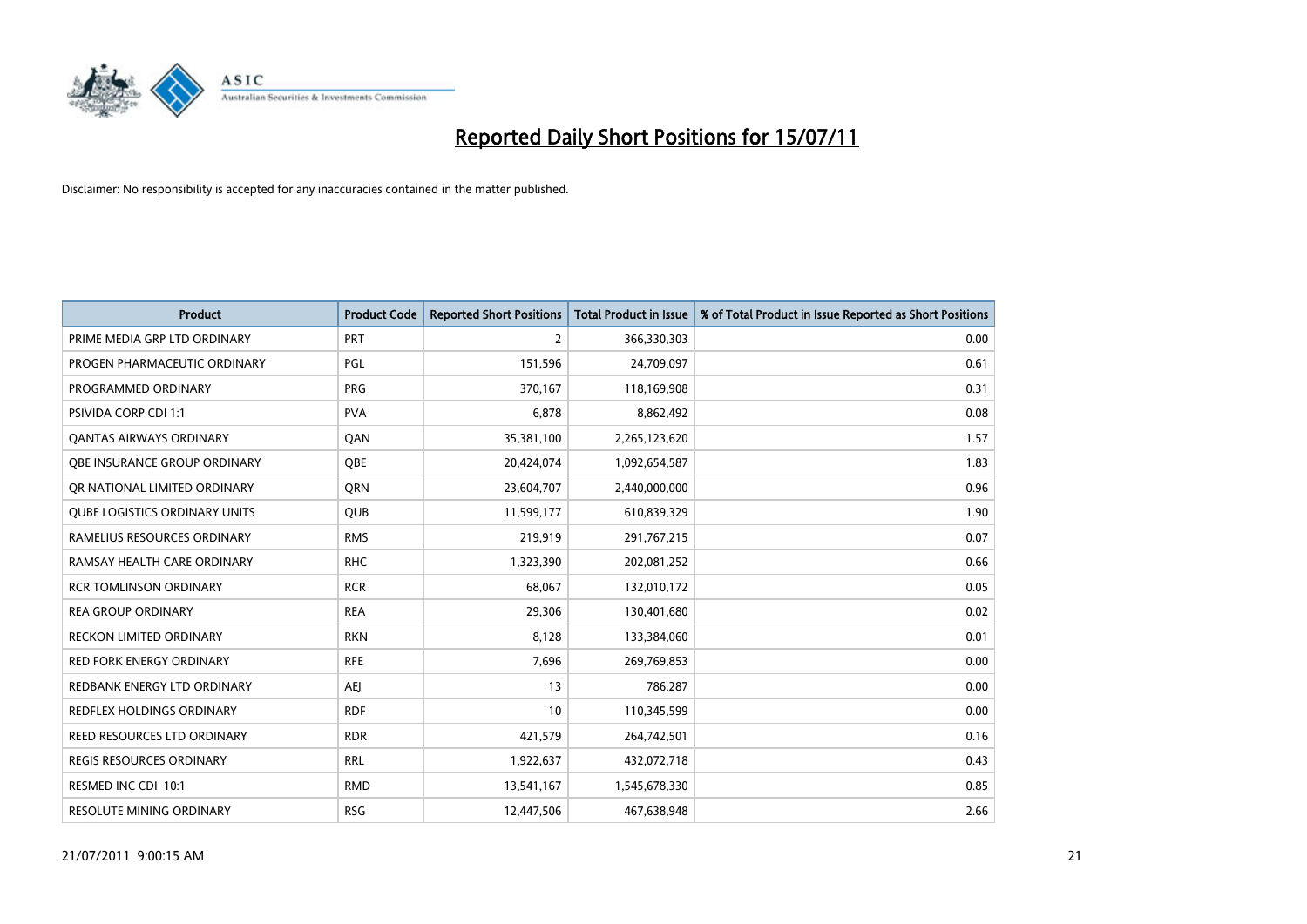

| <b>Product</b>                      | <b>Product Code</b> | <b>Reported Short Positions</b> | <b>Total Product in Issue</b> | % of Total Product in Issue Reported as Short Positions |
|-------------------------------------|---------------------|---------------------------------|-------------------------------|---------------------------------------------------------|
| RESOURCE AND INVEST. ORDINARY       | <b>RNI</b>          | 378                             | 124,784,308                   | 0.00                                                    |
| RESOURCE EQUIP LTD ORDINARY         | <b>ROL</b>          | 416,487                         | 227,202,027                   | 0.19                                                    |
| <b>RESOURCE GENERATION ORDINARY</b> | <b>RES</b>          | 314,311                         | 262,895,652                   | 0.12                                                    |
| REVERSE CORP LIMITED ORDINARY       | <b>REF</b>          | 25,141                          | 92,382,175                    | 0.03                                                    |
| REX MINERALS LIMITED ORDINARY       | <b>RXM</b>          | 1,046,324                       | 153,635,519                   | 0.67                                                    |
| RHG LIMITED ORDINARY                | <b>RHG</b>          | 406,333                         | 318,092,978                   | 0.13                                                    |
| <b>RIALTO ENERGY ORDINARY</b>       | <b>RIA</b>          | 471,970                         | 360,006,264                   | 0.13                                                    |
| RIDLEY CORPORATION ORDINARY         | <b>RIC</b>          | 823,333                         | 307,817,071                   | 0.26                                                    |
| RIO TINTO LIMITED ORDINARY          | <b>RIO</b>          | 15,063,092                      | 435,758,720                   | 3.45                                                    |
| <b>RIVERCITY MOTORWAY STAPLED</b>   | <b>RCY</b>          | 132,000                         | 957,010,115                   | 0.01                                                    |
| ROBUST RESOURCES ORDINARY           | <b>ROL</b>          | 1,152,845                       | 84,944,097                    | 1.36                                                    |
| ROC OIL COMPANY ORDINARY            | <b>ROC</b>          | 1,307,826                       | 713,254,560                   | 0.17                                                    |
| ROYAL WOLF HOLDINGS ORDINARY        | <b>RWH</b>          | 60,000                          | 100,387,052                   | 0.06                                                    |
| SAI GLOBAL LIMITED ORDINARY         | SAI                 | 308,027                         | 199,570,046                   | 0.16                                                    |
| SALMAT LIMITED ORDINARY             | <b>SLM</b>          | 757,489                         | 159,780,299                   | 0.47                                                    |
| SAMSON OIL & GAS LTD ORDINARY       | SSN                 | 1,540,020                       | 1,731,976,929                 | 0.09                                                    |
| SANDFIRE RESOURCES ORDINARY         | <b>SFR</b>          | 1,889,898                       | 149,384,969                   | 1.25                                                    |
| <b>SANTOS LTD ORDINARY</b>          | <b>STO</b>          | 5,388,638                       | 877,955,815                   | 0.60                                                    |
| SARACEN MINERAL ORDINARY            | <b>SAR</b>          | 222,120                         | 492,251,415                   | 0.04                                                    |
| SEDGMAN LIMITED ORDINARY            | <b>SDM</b>          | 370,997                         | 209,752,689                   | 0.17                                                    |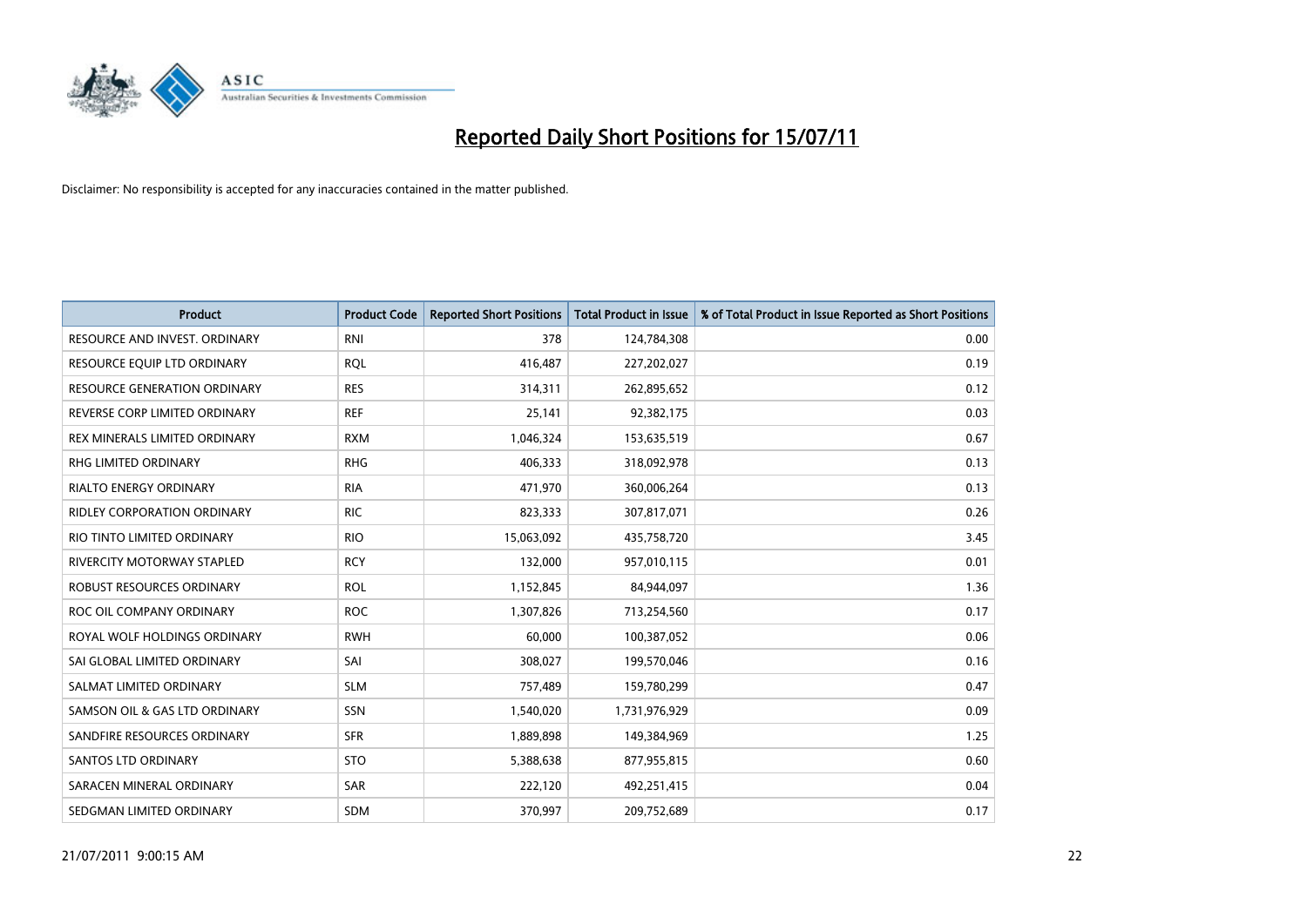

| <b>Product</b>                           | <b>Product Code</b> | <b>Reported Short Positions</b> | Total Product in Issue | % of Total Product in Issue Reported as Short Positions |
|------------------------------------------|---------------------|---------------------------------|------------------------|---------------------------------------------------------|
| SEEK LIMITED ORDINARY                    | <b>SEK</b>          | 13,214,267                      | 337,065,707            | 3.92                                                    |
| SELECT HARVESTS ORDINARY                 | SHV                 | 244,758                         | 56,226,960             | 0.44                                                    |
| SENETAS CORPORATION ORDINARY             | <b>SEN</b>          | 756,999                         | 463,105,195            | 0.16                                                    |
| SERVCORP LIMITED ORDINARY                | SRV                 | 135,661                         | 98,440,807             | 0.14                                                    |
| SERVICE STREAM ORDINARY                  | <b>SSM</b>          | 421,599                         | 283,418,867            | 0.15                                                    |
| SEVEN GROUP HOLDINGS ORDINARY            | <b>SVW</b>          | 928,566                         | 306,410,281            | 0.30                                                    |
| SEVEN WEST MEDIA LTD ORDINARY            | <b>SWM</b>          | 5,495,814                       | 610,327,899            | 0.90                                                    |
| SIGMA PHARMACEUTICAL ORDINARY            | SIP                 | 16,046,757                      | 1,178,626,572          | 1.35                                                    |
| SILEX SYSTEMS ORDINARY                   | <b>SLX</b>          | 325,608                         | 170,133,997            | 0.18                                                    |
| SILVER LAKE RESOURCE ORDINARY            | <b>SLR</b>          | 186,871                         | 178,882,838            | 0.09                                                    |
| SIMS METAL MGMT LTD ORDINARY             | SGM                 | 3,947,101                       | 205,408,830            | 1.89                                                    |
| SINGAPORE TELECOMM. CHESS DEPOSITARY INT | SGT                 | 4,515,358                       | 198,739,178            | 2.25                                                    |
| SIRIUS RESOURCES NL ORDINARY             | <b>SIR</b>          | 82,500                          | 137,134,586            | 0.06                                                    |
| SKILLED GROUP LTD ORDINARY               | <b>SKE</b>          | 41,641                          | 233,089,776            | 0.01                                                    |
| SKY CITY ENTERTAIN, ORDINARY             | <b>SKC</b>          | 10,000                          | 576,958,340            | 0.00                                                    |
| SKY NETWORK ORDINARY                     | <b>SKT</b>          | 18,324                          | 389,139,785            | 0.00                                                    |
| SMS MANAGEMENT. ORDINARY                 | <b>SMX</b>          | 276,293                         | 68,246,225             | 0.39                                                    |
| SONIC HEALTHCARE ORDINARY                | <b>SHL</b>          | 5,596,035                       | 388,429,875            | 1.45                                                    |
| SOUL PATTINSON (W.H) ORDINARY            | SOL                 | 23,202                          | 238,640,580            | 0.01                                                    |
| SOUTH BOULDER MINES ORDINARY             | <b>STB</b>          | 5,116                           | 87,115,688             | 0.01                                                    |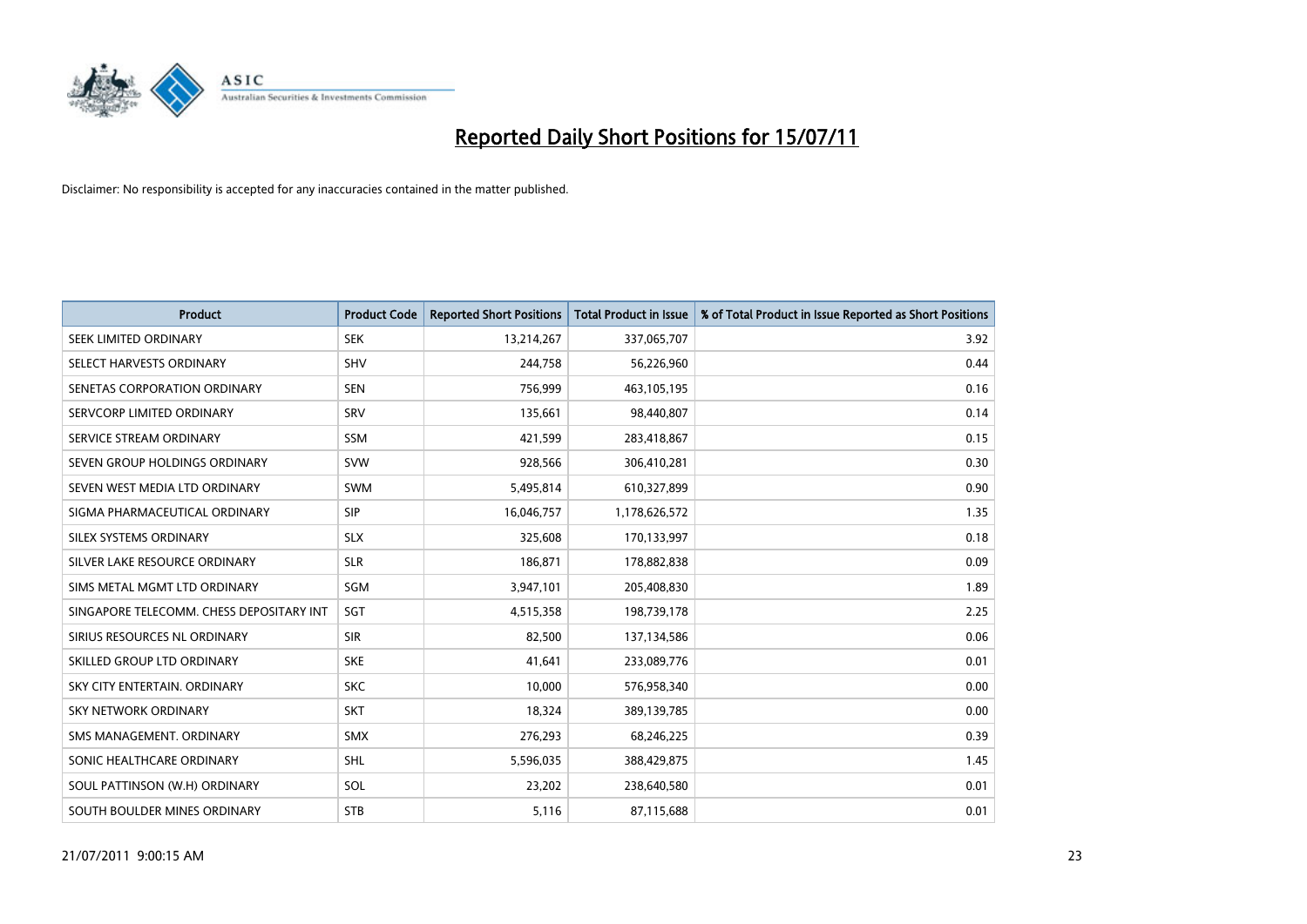

| <b>Product</b>                           | <b>Product Code</b> | <b>Reported Short Positions</b> | Total Product in Issue | % of Total Product in Issue Reported as Short Positions |
|------------------------------------------|---------------------|---------------------------------|------------------------|---------------------------------------------------------|
| SP AUSNET STAPLED SECURITIES             | <b>SPN</b>          | 6,647,476                       | 2,850,932,204          | 0.22                                                    |
| SPARK INFRASTRUCTURE STAPLED NOTE & UNIT | SKI                 | 15,034,260                      | 1,326,734,264          | 1.12                                                    |
| SPDR 200 FUND ETF UNITS                  | <b>STW</b>          | 7,008                           | 52,178,556             | 0.01                                                    |
| SPECIALTY FASHION ORDINARY               | <b>SFH</b>          | 907,051                         | 191,786,121            | 0.48                                                    |
| SPOTLESS GROUP LTD ORDINARY              | <b>SPT</b>          | 1,798,413                       | 262,766,725            | 0.67                                                    |
| ST BARBARA LIMITED ORDINARY              | SBM                 | 5,686,906                       | 325,615,389            | 1.75                                                    |
| STAGING CONNECTIONS ORDINARY             | <b>STG</b>          | 2,917,189                       | 78,317,726             | 3.72                                                    |
| STANMORE COAL LTD ORDINARY               | <b>SMR</b>          | 77,840                          | 88,270,738             | 0.09                                                    |
| STARPHARMA HOLDINGS ORDINARY             | <b>SPL</b>          | 411,966                         | 247,743,578            | 0.17                                                    |
| STH AMERICAN COR LTD ORDINARY            | SAY                 | 9,200                           | 245,846,493            | 0.00                                                    |
| STH CRS ELECT ENGNR ORDINARY             | <b>SXE</b>          | 2,910                           | 160,736,826            | 0.00                                                    |
| STHN CROSS MEDIA ORDINARY                | <b>SXL</b>          | 4,086,363                       | 705,712,186            | 0.57                                                    |
| STOCKLAND UNITS/ORD STAPLED              | SGP                 | 8,594,091                       | 2,383,036,717          | 0.34                                                    |
| STRAITS RES LTD. ORDINARY                | <b>SRO</b>          | 7,792,408                       | 324,796,141            | 2.39                                                    |
| <b>STW COMMUNICATIONS ORDINARY</b>       | SGN                 | 357,772                         | 364,310,964            | 0.08                                                    |
| SUNCORP GROUP LTD ORDINARY               | <b>SUN</b>          | 8,288,079                       | 1,286,600,980          | 0.62                                                    |
| SUNDANCE ENERGY ORDINARY                 | <b>SEA</b>          | 186,767                         | 276,709,585            | 0.07                                                    |
| SUNDANCE RESOURCES ORDINARY              | <b>SDL</b>          | 18,204,825                      | 2,871,597,169          | 0.62                                                    |
| SUNLAND GROUP LTD ORDINARY               | <b>SDG</b>          | 34,606                          | 224,881,794            | 0.01                                                    |
| SUPER RET REP LTD ORDINARY               | SUL                 | 117,920                         | 130,018,739            | 0.09                                                    |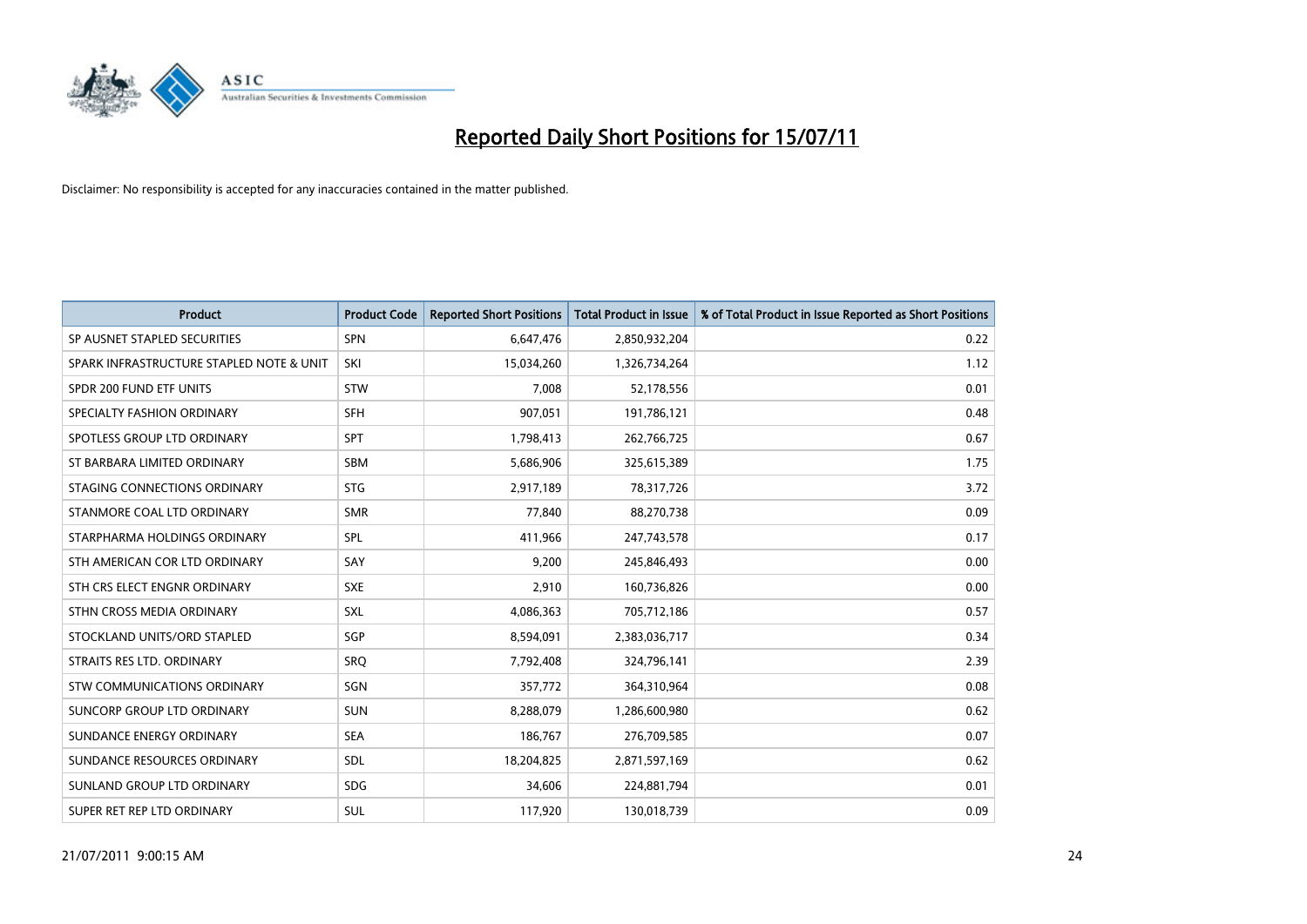

| <b>Product</b>                       | <b>Product Code</b> | <b>Reported Short Positions</b> | Total Product in Issue | % of Total Product in Issue Reported as Short Positions |
|--------------------------------------|---------------------|---------------------------------|------------------------|---------------------------------------------------------|
| <b>SWICK MINING ORDINARY</b>         | <b>SWK</b>          | 91,698                          | 236,724,970            | 0.04                                                    |
| SYMEX HOLDINGS ORDINARY              | <b>SYM</b>          | 6,633                           | 189,166,670            | 0.00                                                    |
| TABCORP HOLDINGS LTD ORDINARY        | <b>TAH</b>          | 4,718,652                       | 688,019,737            | 0.67                                                    |
| TALENT2 INTERNATION ORDINARY         | <b>TWO</b>          | 139,685                         | 144,672,415            | 0.09                                                    |
| TAP OIL LIMITED ORDINARY             | <b>TAP</b>          | 509,207                         | 240,967,311            | 0.21                                                    |
| TASSAL GROUP LIMITED ORDINARY        | <b>TGR</b>          | 108,751                         | 146,304,404            | 0.06                                                    |
| <b>TATTS GROUP LTD ORDINARY</b>      | <b>TTS</b>          | 15,419,636                      | 1,318,683,208          | 1.16                                                    |
| TECHNOLOGY ONE ORDINARY              | <b>TNE</b>          | 56,018                          | 303,269,455            | 0.02                                                    |
| TELECOM CORPORATION ORDINARY         | <b>TEL</b>          | 29,301,015                      | 1,924,678,136          | 1.52                                                    |
| TELSTRA CORPORATION, ORDINARY        | <b>TLS</b>          | 72,423,741                      | 12,443,074,357         | 0.56                                                    |
| TEN NETWORK HOLDINGS ORDINARY        | <b>TEN</b>          | 38,472,691                      | 1,045,236,720          | 3.69                                                    |
| TERANGA GOLD CORP CDI 1:1            | <b>TGZ</b>          | 200,798                         | 152,679,621            | 0.12                                                    |
| TFS CORPORATION LTD ORDINARY         | <b>TFC</b>          | 59,417                          | 276,453,042            | 0.02                                                    |
| THE REJECT SHOP ORDINARY             | <b>TRS</b>          | 633,452                         | 26,033,570             | 2.44                                                    |
| THOR MINING PLC CHESS DEPOSITARY 1:1 | <b>THR</b>          | 2,307                           | 222,489,120            | 0.00                                                    |
| THORN GROUP LIMITED ORDINARY         | <b>TGA</b>          | 20,589                          | 146,091,970            | 0.01                                                    |
| TIGER RESOURCES ORDINARY             | <b>TGS</b>          | 258,142                         | 669,560,549            | 0.04                                                    |
| TIMBERCORP LIMITED ORDINARY          | <b>TIM</b>          | 90,074                          | 352,071,429            | 0.02                                                    |
| TISHMAN SPEYER UNITS                 | <b>TSO</b>          | 101,983                         | 338,440,904            | 0.03                                                    |
| TNG LIMITED ORDINARY                 | <b>TNG</b>          | 4,321                           | 284,803,062            | 0.00                                                    |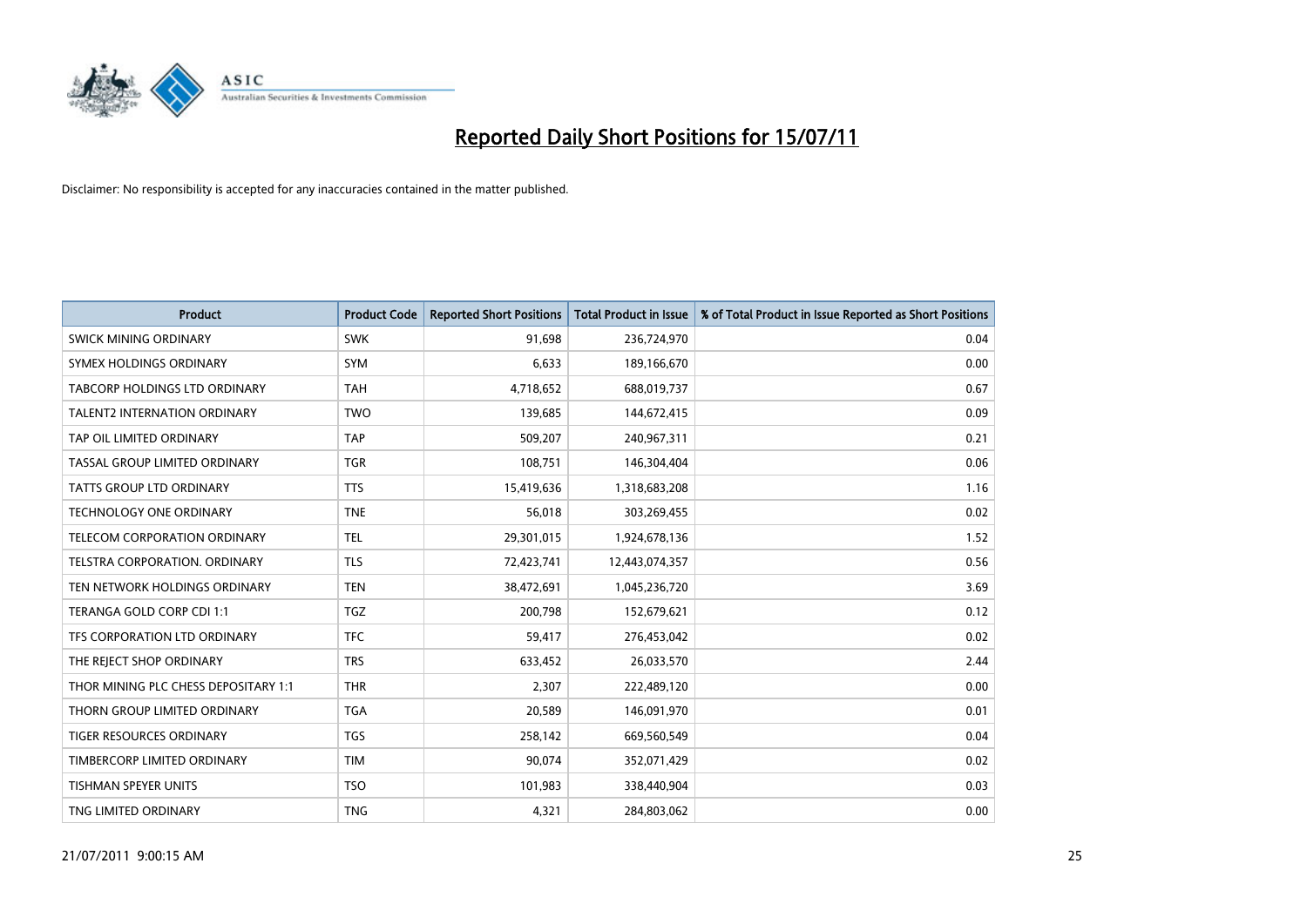

| <b>Product</b>                            | <b>Product Code</b> | <b>Reported Short Positions</b> | <b>Total Product in Issue</b> | % of Total Product in Issue Reported as Short Positions |
|-------------------------------------------|---------------------|---------------------------------|-------------------------------|---------------------------------------------------------|
| TOLL HOLDINGS LTD ORDINARY                | <b>TOL</b>          | 23,292,009                      | 710,128,531                   | 3.22                                                    |
| TORO ENERGY LIMITED ORDINARY              | <b>TOE</b>          | 35,404                          | 964,936,676                   | 0.00                                                    |
| TOWER LIMITED ORDINARY                    | <b>TWR</b>          | 689,519                         | 265,176,580                   | 0.26                                                    |
| TOX FREE SOLUTIONS ORDINARY               | <b>TOX</b>          | 43,135                          | 96,503,382                    | 0.04                                                    |
| TPG TELECOM LIMITED ORDINARY              | <b>TPM</b>          | 4,700,358                       | 783,481,644                   | 0.60                                                    |
| <b>TRANSFIELD SERVICES ORDINARY</b>       | <b>TSE</b>          | 7,284,695                       | 549,715,957                   | 1.32                                                    |
| TRANSPACIFIC INDUST. ORDINARY             | <b>TPI</b>          | 13,031,392                      | 960,638,735                   | 1.34                                                    |
| TRANSURBAN GROUP TRIPLE STAPLED SEC.      | <b>TCL</b>          | 3,848,028                       | 1,443,543,731                 | 0.24                                                    |
| TREASURY WINE ESTATE ORDINARY             | <b>TWE</b>          | 18,454,495                      | 647,227,144                   | 2.85                                                    |
| TRINITY GROUP STAPLED SECURITIES          | <b>TCO</b>          | 3,419                           | 203,405,927                   | 0.00                                                    |
| TROY RESOURCES NL ORDINARY                | <b>TRY</b>          | 163,514                         | 87,990,323                    | 0.18                                                    |
| UGL LIMITED ORDINARY                      | UGL                 | 5,306,642                       | 166,047,171                   | 3.17                                                    |
| UNILIFE CORPORATION CDI 6:1               | <b>UNS</b>          | 796,463                         | 271,430,663                   | 0.29                                                    |
| VALAD PROPERTY GROUP STAPLED US PROHIBIT. | <b>VPG</b>          | 3,711,621                       | 115,108,116                   | 3.22                                                    |
| <b>VDM GROUP LIMITED ORDINARY</b>         | <b>VMG</b>          | 11,116                          | 193,127,749                   | 0.01                                                    |
| <b>VENTURE MINERALS ORDINARY</b>          | <b>VMS</b>          | 357,598                         | 221,093,592                   | 0.16                                                    |
| VILLAGE ROADSHOW LTD ORDINARY             | <b>VRL</b>          | 124,083                         | 151,458,556                   | 0.08                                                    |
| VIRGIN BLUE HOLDINGS ORDINARY             | <b>VBA</b>          | 27,079,006                      | 2,210,197,600                 | 1.20                                                    |
| <b>VISION GROUP HLDGS ORDINARY</b>        | <b>VGH</b>          | 78,000                          | 74,197,532                    | 0.11                                                    |
| VITA GROUP LTD ORDINARY                   | <b>VTG</b>          | 75,190                          | 142,499,800                   | 0.05                                                    |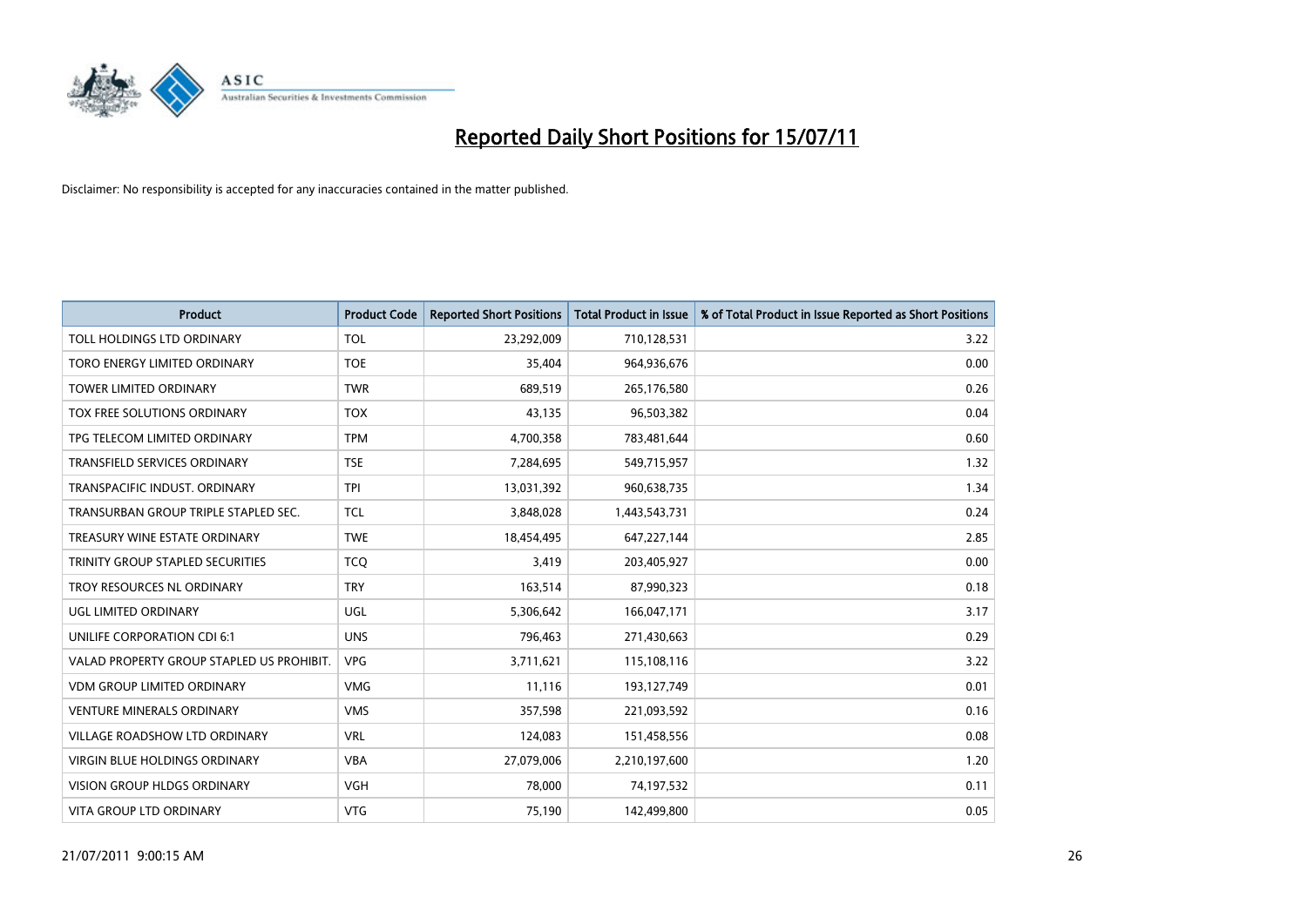

| <b>Product</b>                         | <b>Product Code</b> | <b>Reported Short Positions</b> | <b>Total Product in Issue</b> | % of Total Product in Issue Reported as Short Positions |
|----------------------------------------|---------------------|---------------------------------|-------------------------------|---------------------------------------------------------|
| <b>VITERRA INC CDI 1:1</b>             | <b>VTA</b>          | 3,828                           | 68,629,939                    | 0.01                                                    |
| WAH NAM INT HLDG LTD ORDINARY          | <b>WNI</b>          | 2,604,660                       | 5,355,416,325                 | 0.05                                                    |
| <b>WATPAC LIMITED ORDINARY</b>         | <b>WTP</b>          | 115,137                         | 183,341,382                   | 0.07                                                    |
| <b>WDS LIMITED ORDINARY</b>            | <b>WDS</b>          | 701                             | 144,055,662                   | 0.00                                                    |
| WEBJET LIMITED ORDINARY                | <b>WEB</b>          | 383,185                         | 75,967,968                    | 0.51                                                    |
| <b>WESFARMERS LIMITED ORDINARY</b>     | <b>WES</b>          | 18,502,379                      | 1,005,675,940                 | 1.83                                                    |
| WESFARMERS LIMITED PARTIALLY PROTECTED | <b>WESN</b>         | 55,516                          | 151,396,222                   | 0.03                                                    |
| <b>WESTERN AREAS NL ORDINARY</b>       | <b>WSA</b>          | 6,372,323                       | 179,735,899                   | 3.53                                                    |
| WESTERN DESERT RES. ORDINARY           | <b>WDR</b>          | 948                             | 206,935,914                   | 0.00                                                    |
| WESTFIELD GROUP ORD/UNIT STAPLED SEC   | <b>WDC</b>          | 12,414,648                      | 2,308,988,539                 | 0.53                                                    |
| WESTFIELD RETAIL TST UNIT STAPLED      | <b>WRT</b>          | 36,081,367                      | 3,054,166,195                 | 1.16                                                    |
| <b>WESTPAC BANKING CORP ORDINARY</b>   | <b>WBC</b>          | 33,964,750                      | 3,030,066,341                 | 1.09                                                    |
| WHITE ENERGY COMPANY ORDINARY          | <b>WEC</b>          | 11,403,883                      | 316,104,241                   | 3.59                                                    |
| <b>WHITEHAVEN COAL ORDINARY</b>        | <b>WHC</b>          | 5,472,814                       | 493,800,069                   | 1.10                                                    |
| WHK GROUP LIMITED ORDINARY             | <b>WHG</b>          | 92,373                          | 265,142,652                   | 0.03                                                    |
| WHL ENERGY LIMITED ORDINARY            | <b>WHN</b>          | 7,812,500                       | 1,212,100,886                 | 0.64                                                    |
| WILDHORSE ENERGY ORDINARY              | <b>WHE</b>          | 26,413                          | 250,928,627                   | 0.01                                                    |
| WINDIMURRA VANADIUM ORDINARY           | <b>WVL</b>          | 163,685                         | 154,278,674                   | 0.11                                                    |
| WOODSIDE PETROLEUM ORDINARY            | <b>WPL</b>          | 2,391,692                       | 793,229,820                   | 0.26                                                    |
| WOOLWORTHS LIMITED ORDINARY            | <b>WOW</b>          | 8,111,302                       | 1,216,499,270                 | 0.64                                                    |